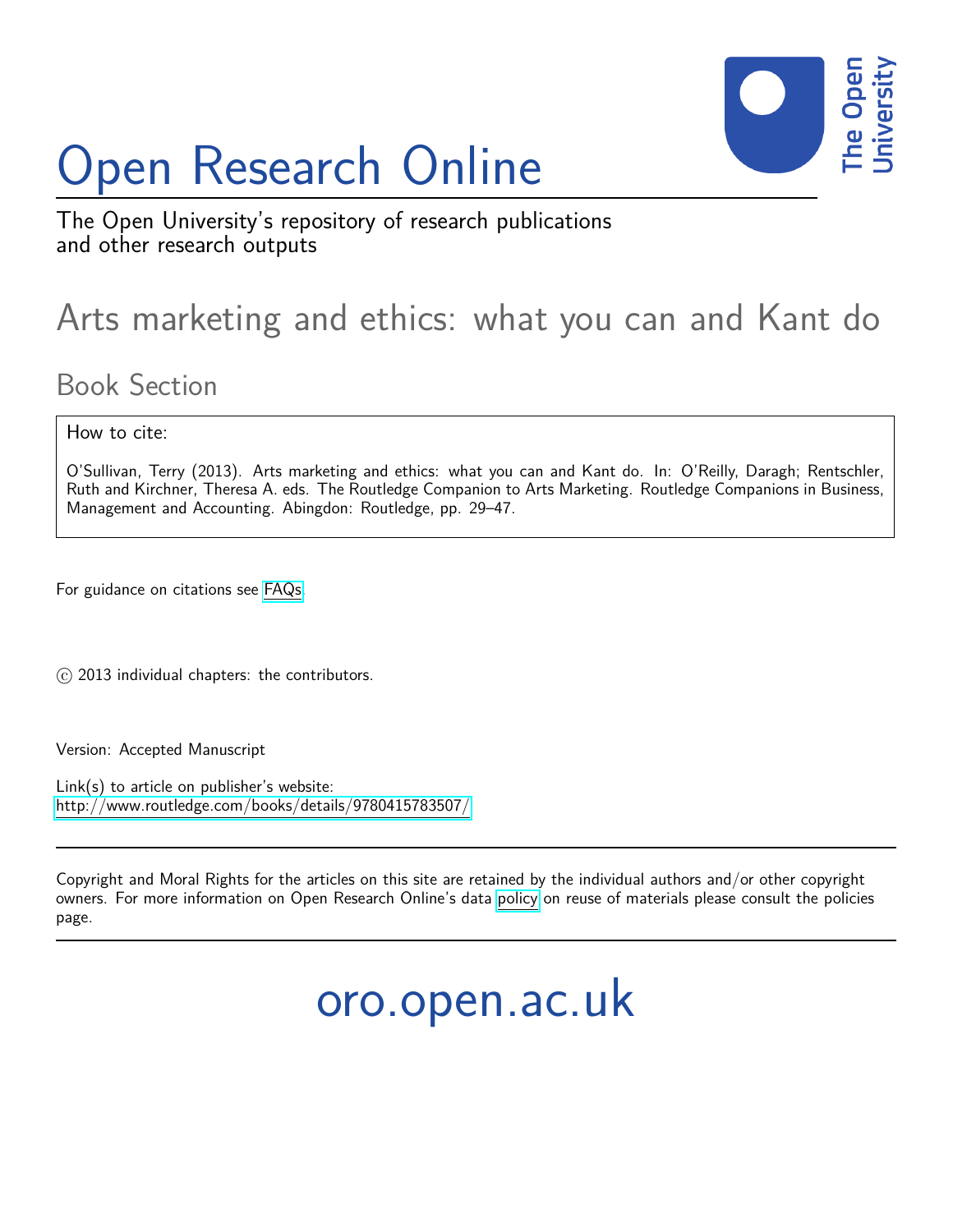#### **Arts marketing and ethics: what you can and Kant do**

#### Introduction

In this chapter I want to explore the ethical nature of arts marketing. In particular I hope to demonstrate that, in spite of its common-sense appeal and affinity with the marketing concept of customer benefit, utilitarianism (i.e. an approach to ethics that focuses on consequences) is of limited use in helping us do arts marketing ethically. While acknowledging the partial relevance of a utilitarian approach, I will argue that the deontological approach to ethics associated with Immanuel Kant  $(1724 - 1804)$  is a surer guide to reflective, responsible and sustainable arts marketing practice. While it could be argued that this is true of all applications of marketing, it is peculiarly so in the context of the arts because of the respect for human autonomy implicit in the aims of arts organisations. Nantel and Weeks (1996, p. 9) argue for the inclusion of a Kantian perspective to complement what they saw as the utilitarian approach on which marketing is grounded 'by its very definition' (1996, p. 9). My aim in this chapter is to argue, in contrast, that 'by its very definition' arts marketing is more appropriately based on Kantian ethics.

At the outset, therefore, a definition of arts marketing is called for. On a common sense level we might all agree that it involves using marketing techniques to promote the experience of the arts - for example 'how to get more customers to watch Shakespeare'(O'Reilly, 2005, p. 585). Laudable as swelling audiences for the Swan of Avon may be, the aim of arts marketing, if it is genuinely to promote the experience of the arts, can be extended a good deal further. Hill et al. (2003, p. 1) define it as 'an integrated management process which sees mutually satisfying exchange relationships with customers as the route to achieving organisational and artistic objectives'.

#### The moral purpose of arts marketing

Like social marketing, arts marketing seeks to achieve objectives which go beyond the financial returns driving commercial marketing (though its complete set of objectives is likely to include them). In the case of social marketing, such objectives cover pro-social ends such as healthier lifestyles or better environmental stewardship. In the case of arts marketing the 'organisational and artistic objectives' mentioned in our definition might include the facilitation of aesthetic experience and expression, personal and community flourishing for artists and audiences, and the maintenance and development of a stable and innovative arts economy. While there will often be a societal dimension to these aims (for example social inclusion), they are essentially in the service of an artistic vision which demands to be shared with others, as audiences and participants. In spite of the temptation to consider audiences as passive and participants as active, the nature of the arts as a service means that either form of sharing assumes active customers, and intense arts experience demands a high degree of active orientation ('eyes on stalks, not bums on seats' in the memorable slogan of the radical theatre company Welfare State International (Fox, 2002)). In fact, arts marketing has long been an example of what has become an influential contemporary orthodoxy seeing marketing as collaboration between customers and suppliers (Prahalad and Ramaswamy, 2004). If the purpose of business is to create and keep customers (Drucker, 1954, p. 37), arts marketing is about creating and keeping customers with the capacity to be actively engaged in artistic experience. A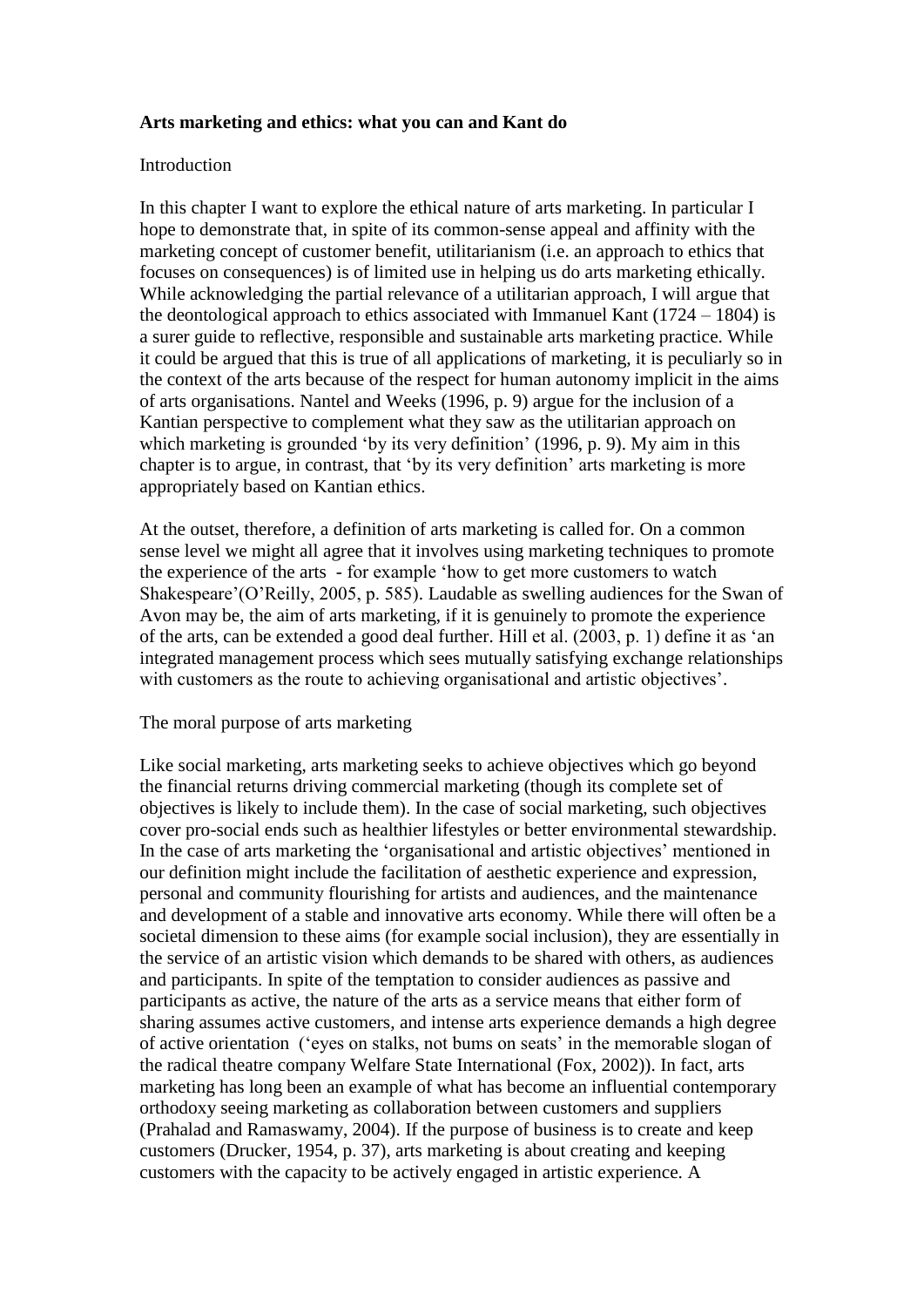fundamental element of such capacity is what we might call 'autonomy' – in other words the freedom to respond and participate fully and critically, untrammelled by manipulation or illusion. This has implications for the ethical framework within which arts marketing operates, because it necessitates marketing which prioritises respect for, and promotion of, individuals' autonomy.

Arts marketers, like the artists whose work they promote, tend to be driven by a sense of mission. This, while not guaranteeing their ethical probity, does at least suggest a measure of integrity. Whether in arts organisations (typically in junior positions relative to general or artistic managers) or as freelancers employed from project to project, they form part of the 'precariat' of workers in the creative and cultural industries (Gill and Pratt, 2008; Standing, 2011), sacrificing financial security and stable working conditions to their evangelical commitment to the cause. A glance at the arts recruitment pages suggests that nobody is doing it for the money, leaving personal values and idealism as the prime motivators for individuals working in the sector. We can therefore expect arts marketers to be receptive to the need to incorporate appropriate ethics into their practice. This chapter attempts to articulate the basis for such ethics, leaving practitioners free to elaborate their own approaches in sympathy with it, but in a way which responds to their individual contexts.

#### Ethical problems in arts marketing

What are the possible ethical outcomes of arts marketing activity? One way of getting some perspective on this question, and discerning what might differentiate arts marketing ethics from those manifested in other applications of marketing, would be to categorise them against a norm for marketing more generally. According to Schlegelmilch and Oberseder (2010) in a survey of 50 years of marketing ethics literature, the most cited empirical study of ethical dilemmas experienced in marketing practice is by Chonko and Hunt (1985). Based on a survey of American marketing practitioners asking what job situation 'poses the most difficult ethical or moral problem for you?' (1985, p. 343) it obviously predates the many ethical dilemmas thrown into sharp relief for marketers by subsequent social and technological developments, such as the internet and associated technologies (data protection, privacy, piracy etc.). But ethical issues presented by, for example, information management were still manifest in the 1980s even if pervasive computing was not. Chonko and Hunt's list is headed by six broadly-defined problems which stand out in particular: bribery, fairness, honesty, price, product and personnel. In spite of the passage of several decades, these themes still provide a serviceable checklist for analysing generic ethical issues in marketing practice, and so remain relevant as a way of structuring a discussion of those which arise from arts marketing.

Bribery to obtain contracts, the issue of most concern to mind-1980s American marketing managers, is unlikely to trouble most arts marketers these days. However, it does raise the broader question of governance of resources in arts organisations. It could be argued that the ethical expectations borne by marketers in the arts are more exacting than those applied to their purely commercial peers when it comes to stewardship. Often, the organisations and activities they promote benefit from charitable status, public funding, or public mandate from national or local government. High standards of propriety in areas such as purchasing and communication are essential to preserve trust and credibility for a function which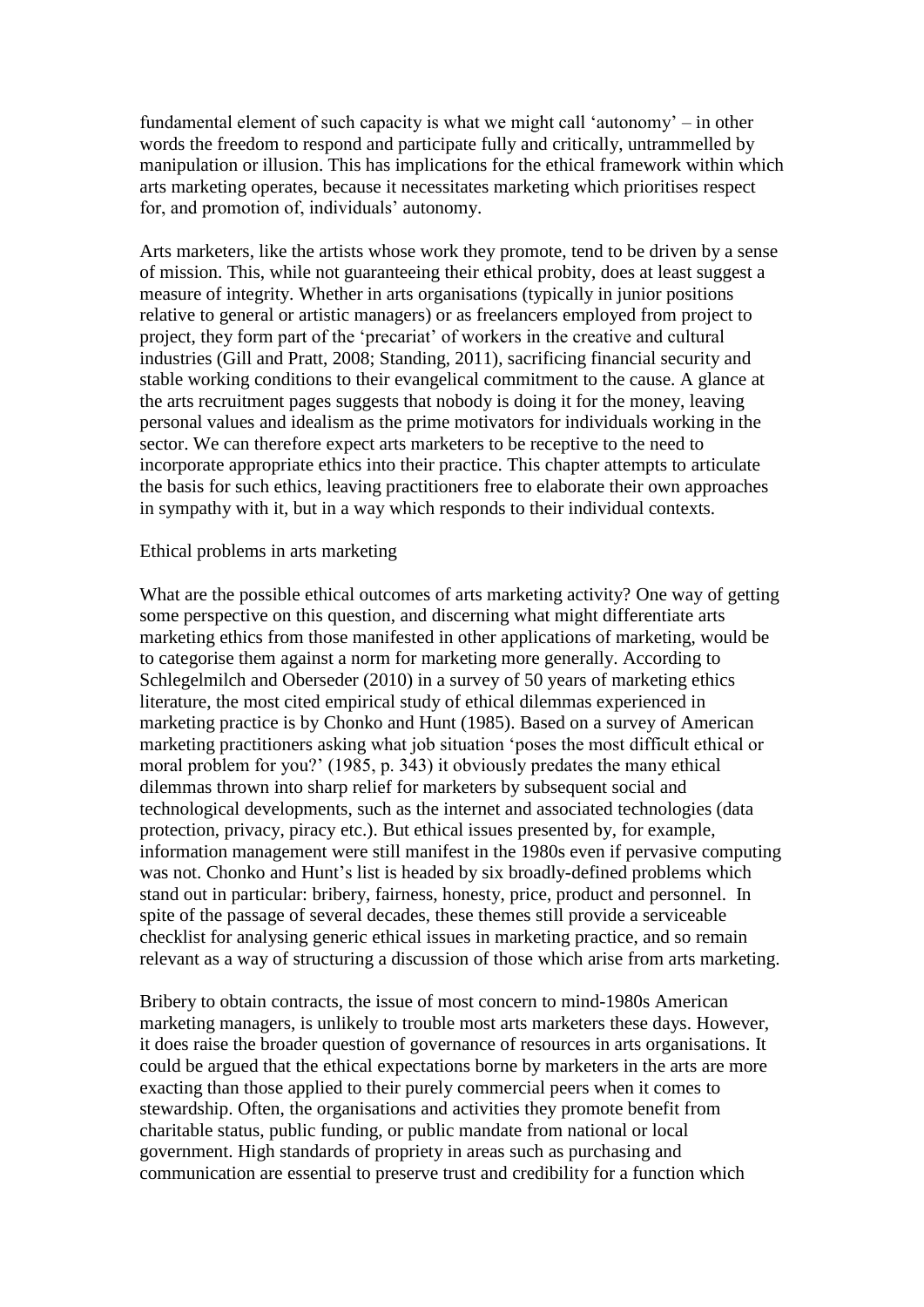typically commands one of the largest budgets in an arts organisation and is primarily concerned with the organisation's image and messages. The widespread use of discounting as a promotional tool raises the question of how patronage is 'bought' in the arts through membership schemes and promotional discounts, and how such tactics (which could be argued to favour existing patrons rather than attract new ones) cohere with espoused strategies of audience development. Particularly where public subsidy is involved, questions of propriety come into play regarding financial incentives for customers.

'Fairness' comes next in Chonko and Hunt's list. Less specific than bribery, this category covers manipulation or exploitation of others, selling unnecessary services, arbitrary price differentials between customers, and taking credit for the work of others. We have already adverted to the issue of price differentials. Other aspects of fairness have particular resonance in an arts marketing context. The idea of selling irrelevant services is an example. Arts marketing, insofar as it shares educational aims, implies a fiduciary role of introducing audiences to unfamiliar experiences (whether new audiences to established work, or experienced audiences to new work). The fiduciary element involves a judgement that the experience will be relevant and valuable to the intended audience. It could be argued that, with notable exceptions, a considerable amount of arts marketing involves replicating a model of artistic excellence that is of dubious relevance to the audiences targeted but reflects the concerns, values and aspirations of producers. In reaction to this concern Andrews and Radbourne (2007) report a project attempting to re-imagine models of orchestral repertoire, presentation and promotion more relevant to contemporary audiences. Nevertheless, much programming in classical music still revolves around a core of symphonic work which makes considerable demands on the attention and concentration of audiences, deterring the inexperience attender.

Fairness also relates to access to the arts, reflecting the key element of place or distribution in arts marketing. This is not just a case of widening access to new audiences (important as that is). It also involves ensuring access to a wider range of arts experience to reflect inclusivity on the supply side. Kerrigan and Özbilgin (2002) identify an ethical gap between espoused national policy on film distribution in the UK at the turn of the century, and actual film marketing practice which, in spite of public incentives to widen choice for UK filmgoers, merely reinforced the power of Hollywood in limiting the available repertoire. Analysing the problem in terms of the conflict between 'shareholder' and 'stakeholder' interests, they call for a more proactive regulatory environment for film marketing to ensure distributive justice. In this article and later work (Kerrigan and Özbilgin, 2004) they underline the macroenvironmental pressures which shape ethical practice in arts marketing, providing an illustration of how conditions affecting the 'mutually satisfying exchanges' referred to by Hill et al. (2003, p. 1) are not confined to the immediate relationship between arts organisations and their patrons. Arts marketers thus need to be conscious of the need to address such pressures through 'upstream' activity such as lobbying and mobilising opinion to support change as appropriate.

A similar note is struck by Larsen and Lawson (2012), developing the notion of consumer rights as a policy framework at odds with actual distribution patterns in the arts. They point to increased concentration (i.e. fewer, bigger players dominating the market) in the promotion and supply of live popular music as an example of how trends which favour industry financial interests act against the interests of distributive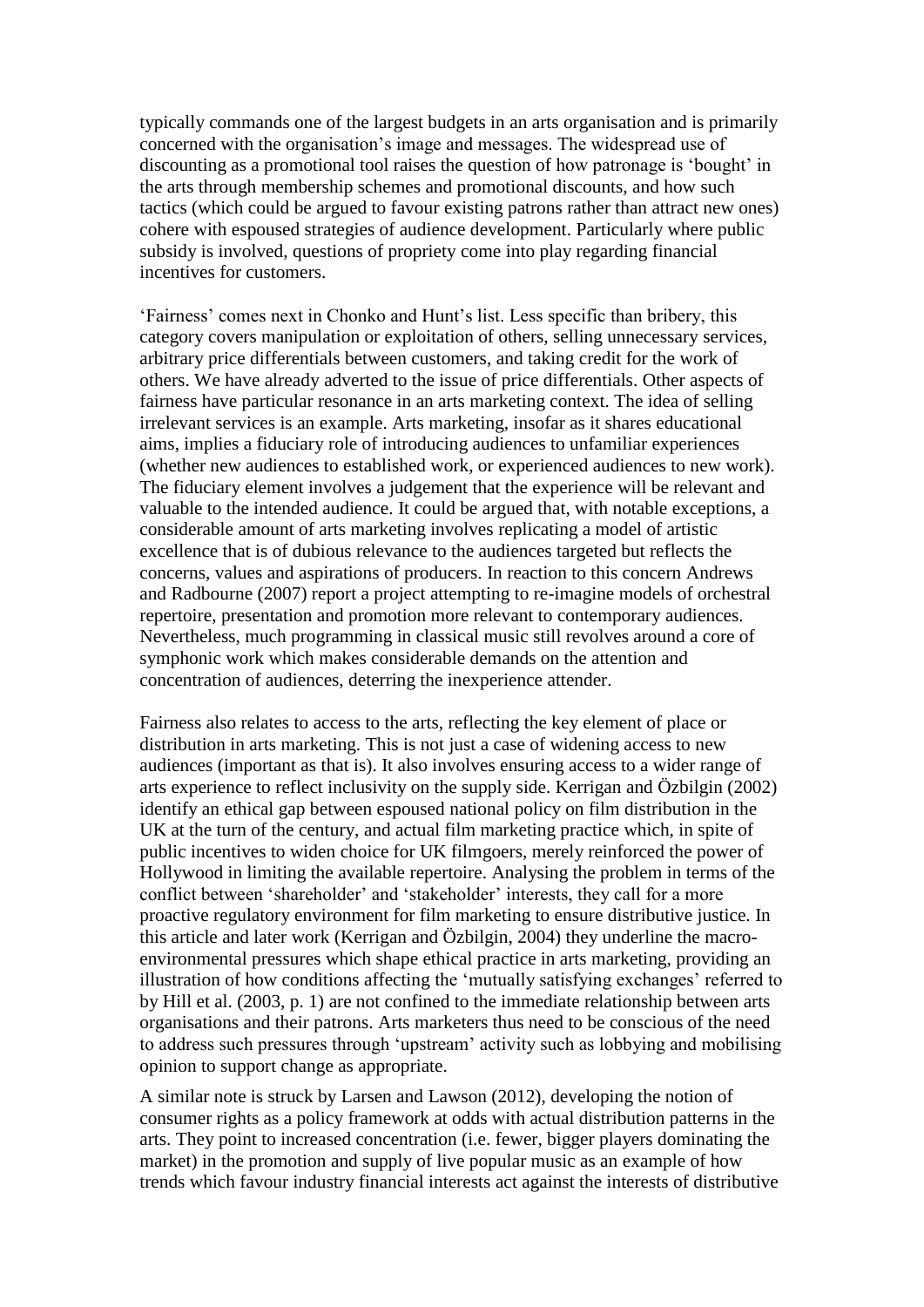justice for consumers in the form of increased prices and reduced choice (Krueger 2005; Crain and Tollinson, 2002).

Honesty is Chonko and Hunt's third most mentioned problem, covering misrepresentation and being economical with the truth in ways which undermine customer interests. They found that honesty was a particular problem in service industries, which suggests its salience in arts marketing because of its service orientation. Kubacki and Croft (2004) highlight the dissatisfaction of musicians in two European countries with what they see as dishonest industry marketing practices, effectively replacing the authentic vision and emotion of artists at a personal level with pre-manufactured marketing images. Not only does this threaten to weary consumers with homogenised product, but it also reduces the perceived individuality of musicians themselves as brands, cancelling out a potential source of differentiation. Kubacki and Croft's research interviews revealed two kinds of musician -- the 'artists' who rejected marketing out of hand as a betrayal of their art, and the 'promoters' who rejected the 'corporate' approach but saw marketing at a personal level as a moral imperative to reach wider audiences. Interestingly as a reflection on potential complexity of reasoning in arts marketing ethics, each group was convinced of the moral basis of its attitude.

Honesty is also important for Bouissac (1987) writing with reference to the performing arts. He suggests that 'accountability and its correlative concept of risk' is fundamental to what makes arts marketing different from marketing any other kind of service: 'cash is paid in advance on the faith in a promise.' (1987, p. 395). One could argue that this applies to services other than the arts, although the sense of unique occasion that surrounds artistic performance in a theatre or concert hall (and the specific time and place necessary to a gallery visit) throws the element of risk into particularly sharp relief. Risk underlines the ethical imperative to be as honest as possible to customers in advance. Bouissac argues that what marketing does in advance of a performance is to begin to tell a story which can only be completed by attendance at the event. Good faith is therefore essential. He concludes that 'its advertising is a functional part' of any performance being marketed (p. 395). Promotion being integral to the offer is not peculiar to the arts, as is evident from the importance of branding to consumers in many markets. But there is a sense in which arts marketers have more of a duty than most to lead audiences to an experience in a way which is consistent and continuous with the experience itself if they are to respect and nurture an autonomous capacity to respond to art. Honesty, and the trust it begets, is therefore a crucial ethical dimension of arts marketing.

Tying with honesty in third place for Chonko and Hunt is the related area of pricing– covering differential pricing (i.e. different prices for different customer groups) and pricing in a way which takes advantage of market conditions to the detriment of customer welfare. As we have already observed with reference to fairness above, pricing policies in the arts reflect a wide range of factors and organisational priorities, but such priorities need to preserve customer welfare. Sometimes the physical environment presented by a venue offers explicit justification for differences in price between tickets (for example a seat with a limited view of the performance area will be less desirable than a more central one). A range of prices can enhance benefits to customers through the opportunity of 'trading up' to a better seat, perhaps to mark a special occasion, to relish a particularly keenly-anticipated performance, or just to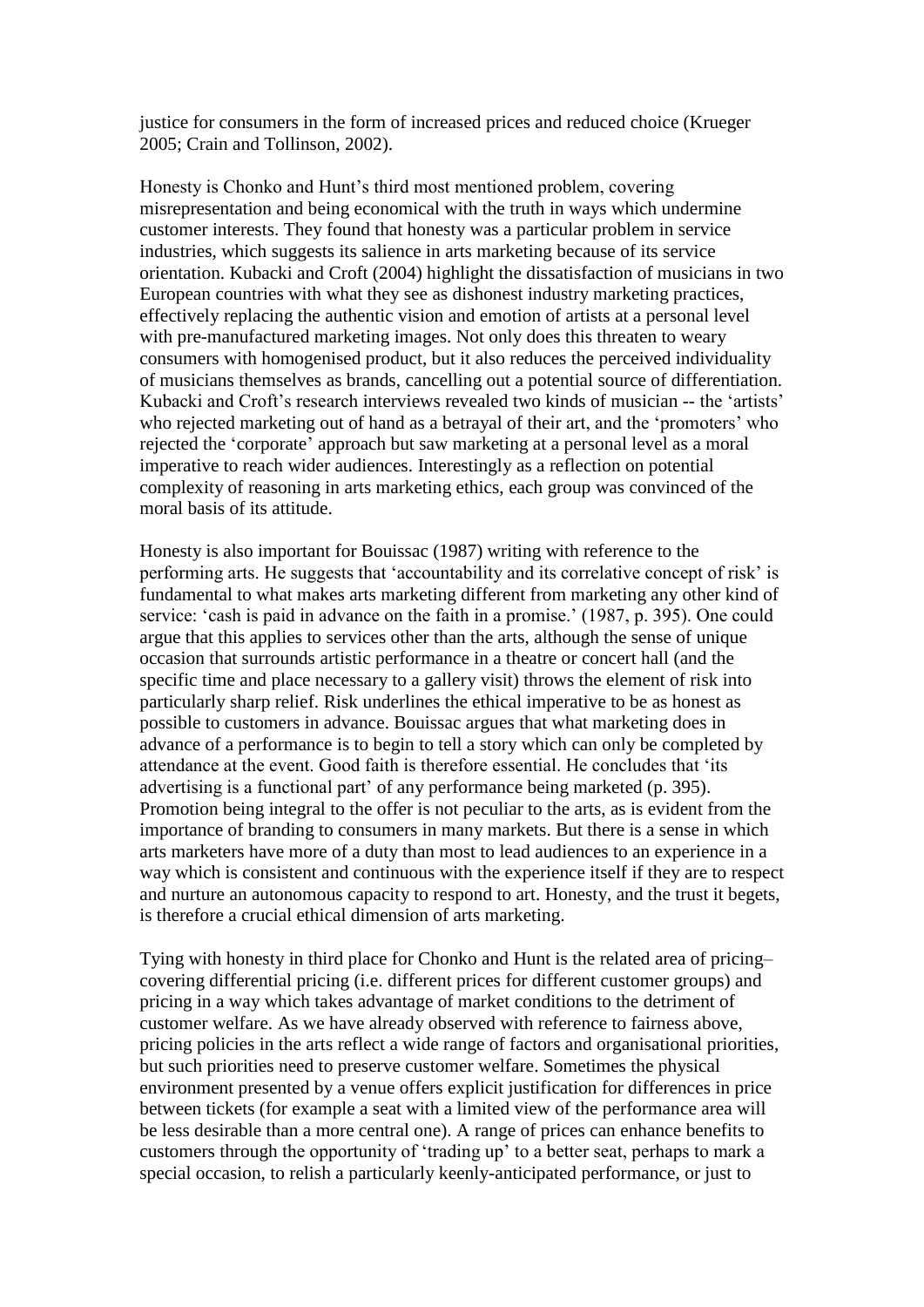express a moment of conspicuous consumption. Choosing a cheaper seat, by contrast, can mitigate the risk of an unfamiliar work. But there are other pricing situations, for example the practice of imposing booking fees in addition to the face price of a ticket which seem not to offer any consumer benefit except the facility to purchase at a distance rather than in person, or even to purchase a ticket at all. Here marketers should take the opportunity to explain what lies behind the pricing decision in order to reduce a sense of exploitation – particularly where the customer appears to be at a power disadvantage in the exchange. Notably some venues have imposed their own controls to prevent unethical marketing by patrons themselves under conditions of high demand – retaining ownership of paper tickets at all times and threatening to void tickets resold for profit or commercial gain by individuals (RSC, 2012).

Product was Chonko and Hunt's fifth most frequently mentioned factor, though one might expect it to feature further up an arts marketing ethics issues list given the central role accorded to product orientation in the arts (Butler, 2000; Hirschman, 1983). The primacy of product makes it difficult to question this element of the mix in an arts marketing context, not only in the light of assumed market demand against planned artistic policy, but also from an ethical perspective. We have briefly discussed the issue of irrelevant services which place corporate over customer interests under fairness above. But it could also be argued that choice of repertoire, by potentially cementing a view of high or low culture in place, may help perpetuate the social divisions associated with such demarcation (Carey, 2005) and thus contribute to wider injustices. In a similar vein, restricting repertoire to relatively low-risk familiar works might have attractive short-term revenue or reputational implications for an organisation or performer, but excludes alternative material to the detriment of inclusivity, choice and – crucially for our argument supporting customer autonomy – the development of a more widely-experienced and thus independent customer in the longer term.

Artistic product also raises questions of provenance and ownership. This is not limited to the complex issues opened up by intellectual property rights in a digital environment, where traditional notions of ownership and control struggle to keep pace with consumer behaviour which can involve appropriating, reworking and reproducing content at and beyond the limits of legality. Provenance and ownership also relate to the intricate networks of responsibilities accompanying production and consumption in the arts and related industries. Brennan and Savage (2012) for example propose a clearer ethical framework in which the tourism industry can prevent souvenirs based on indigenous art from having negative consequences for originating communities. Brennan and Savage's claim for the potential of something as commonplace as tourism souvenirs to promote respectful intercultural understanding, instead of stereotyping and condescension, can be scaled up to apply to how marketers might frame any kind of arts experience emanating from, or portraying, unfamiliar cultures, more or less ethically. This is likely to lead to more challenging, questioning types of arts experience for customers, again developing them as autonomous critical participants rather than leaving them reliant on outmoded and potentially damaging stereotypes.

A further ethical issue arising from product is raised by Walmsley (2011) who, even in a relatively small sample of respondents in a qualitative study of motivations for theatregoing, found evidence of audience behaviour bordering on the obsessive with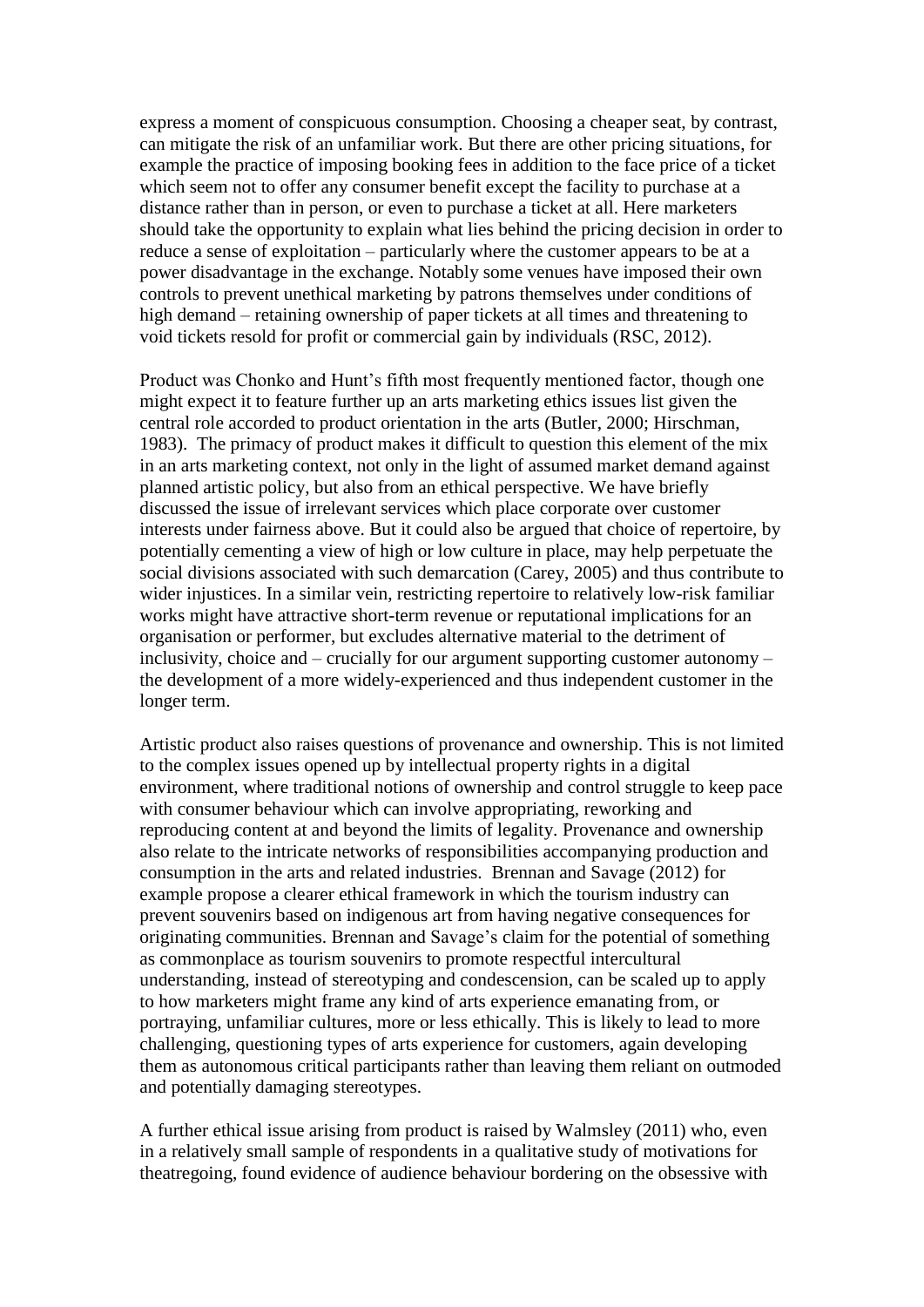'some participants admitting to following shows around the world and others spending almost all their spare time and money on theatre' in pursuit of the intense emotions available (p. 347). He argues that while emotion-based marketing clearly constitutes an opportunity for theatre producers, they need to be aware of their responsibilities to consider and manage the potential effects on their audiences. It could be argued that obsessive 'fan' behaviour like this is over-represented in the literature relative to its actual incidence amongst audiences (Hills, 2002), but nevertheless Walmsley makes a valid point about how arts marketers owe a duty of care to their customers.

Sixth on Chonko and Hunt's list is personnel, covering hiring, firing and staff evaluation. Personnel issues are, Chonko and Hunt point out, common to any organisational context not just marketing, particularly the 'back office' ones involving administrative, procedural and interactional fairness between employees (Folger and Cropanzano, 1998). However the power imbalance inherent in many arts organisations between senior artistic managers and junior marketing and publicity staff may lead to the disproportionate manifestation of unfairness in the sector. There is evidence to suggest that bullying is a particular problem in the cultural industries because of the licence granted by 'artistic temperament' (Quigg, 2011). As we have noted earlier, employment conditions in the arts tend to be relatively precarious, rendering staff vulnerable to exploitation and limiting rewards. It could be objected that this is an issue affecting arts marketers from the poor ethical practice of others rather than one relevant to arts marketing as an activity itself. However, its unchallenged acceptance may lead to its perpetuation, perhaps internally within the marketing function, and express a lack of respect for the individual which may affect other aspects of an organisation's marketing approach in a way which compromises its artistic mission by objectifying customers.

This brief survey of potential ethical problems for arts marketers, structured by generic categories and illustrated by relevant literature, suggests respect for the individual as a thematic emphasis which might distinguish arts marketing ethics from those governing other applications of marketing. Governance, fairness, honesty and defensible pricing, product and personnel policies are each fundamental to creating the conditions for sustainable exchange relationships between organisations and individuals. But more than this, in an arts context they also help create customers who are receptive to artistic experience and capable of participating in the achievement of artistic objectives. Thus, objections to the inauthentic promotion of music in Kubacki and Croft (2004) are ultimately based on the dilution of the available experience for customers, and the consequent limitation of their potential development as music lovers. As we have argued following Kerrigan and Özbilgin (2002; 2004) and Brennan and Savage (2012), ethical concern for customer development in line with artistic policy implies a marketing responsibility to the art form as well. Marketers as in the arts need to embrace breadth of available experience as a priority, and find appropriate ways of framing it to avoid audiences becoming switched off and overly dependent on the familiar. Just as musicians and performers need to keep in touch with contemporary or neglected works to stay fresh in their techniques, so their audiences need to be led to the unfamiliar to avoid being deskilled as participants.

The notion of leading customers to the unfamiliar, and perhaps the uncomfortable, seems to be at odds with marketing's expected emphasis on 'offerings that have value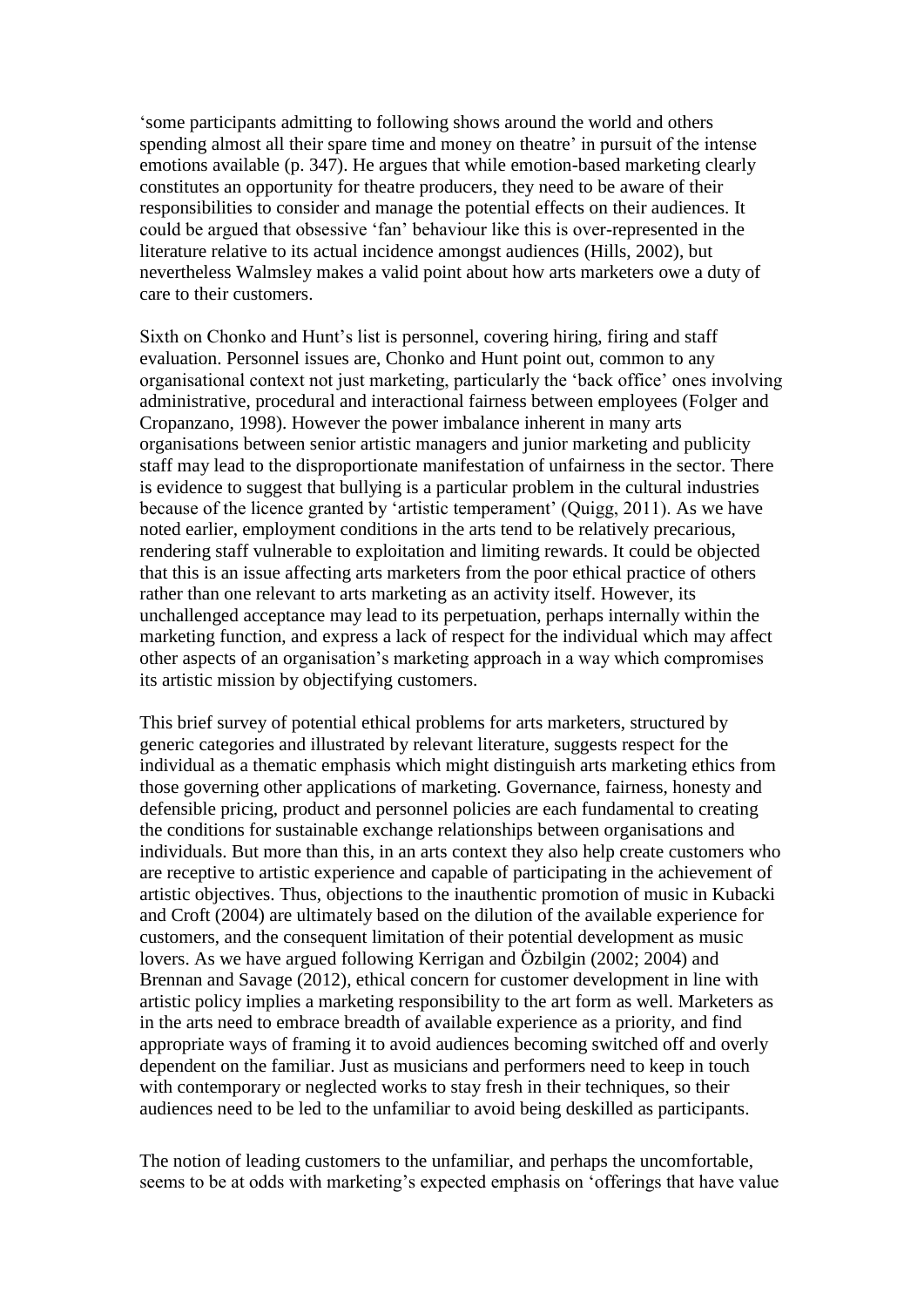for customers' (at least as articulated in their own terms) (AMA, 2007). Promoting autonomy in customers sounds like hard work not only for marketers, but, problematically, for customers themselves. Is the use of marketing consistent with furthering artistic objectives in their fullest sense (which includes promoting difficult work to develop the arts customer's capacity to participate)? This question is not an attempt to reiterate the debate between art and commerce as referred to by, for example, Bradshaw (2010) or by some of the respondents in Kubacki and Croft (2004). Instead, the question is whether marketing viewed as an institution, or as a more local technology involving customers and suppliers, has something about it which might negate rather than further artistic mission. This is not just a practical question but an ethical one if, as we are arguing, artistic mission involves promoting autonomy as a form of customer welfare.

#### Arts experience as a laudable end

Before discussing marketing's ability to support artistic mission, we need to justify the worth of arts experience in a way which positions it as somehow more serious and morally valuable than entertainment or pleasure alone (important as those may be as components of the whole). Entertainment and pleasure on their own do not require the same kind of independent response from the consumer as art does and so do not imply the same kind of critical autonomy. It is dangerous to generalise, but we tend to understand them as more immediately accessible than art, making fewer demands on the consumer. This reawakens uncomfortable echoes of elitist distinctions between 'high' and 'low' culture (which appear increasingly irrelevant to contemporary audiences anyway). But we need to establish the arts' claim to being in some sense good for us in a way that entertainment and pleasure, good as they are, are not, in order to treat the ethics of arts marketing differently from marketing in any other context.

This is a controversial area. Carey (2005) is sceptical of the reverence accorded art since the eighteenth century when the word 'aesthetic' entered the vocabulary. Carey claims that Immanuel Kant's *Critique of Judgement* (1790) by insisting on beauty as an absolute, abstract concept, separate from and superior to pleasure, has infused a creepily sanctimonious tone into our thinking about 'proper' aesthetic experience. According to Kant, things like emotion, sensual pleasure and even usefulness, have no necessary relationship with beauty. It's an austere view of artistic experience (but consonant, as we shall see later, with Kant's very clear conception of how things like emotion, pleasure and even utility can compromise our freedom as autonomous moral agents). Carey argues that the separation of beauty from pleasure can also encourage a confusion of artistic with moral worth, calling Kant as his witness:

'All aesthetic judgements are, consequently, ethical as well. "Now I say the beautiful is the symbol of the morally good, and that it is only in this respect", Kant admonishes, "that it gives pleasure".' (2005, p. 10).

The resulting 'farrago of superstition and unsubstantiated assertion', in Carey's memorable phrase, has led to a situation where we consider art to occupy a hallowed space, set apart from the mundanity of life (art as spiritual even in a materialist world), from economics (art opposed to commerce), and from the sexual (art as distinct from pornography). Regrettably such high-minded divisions have also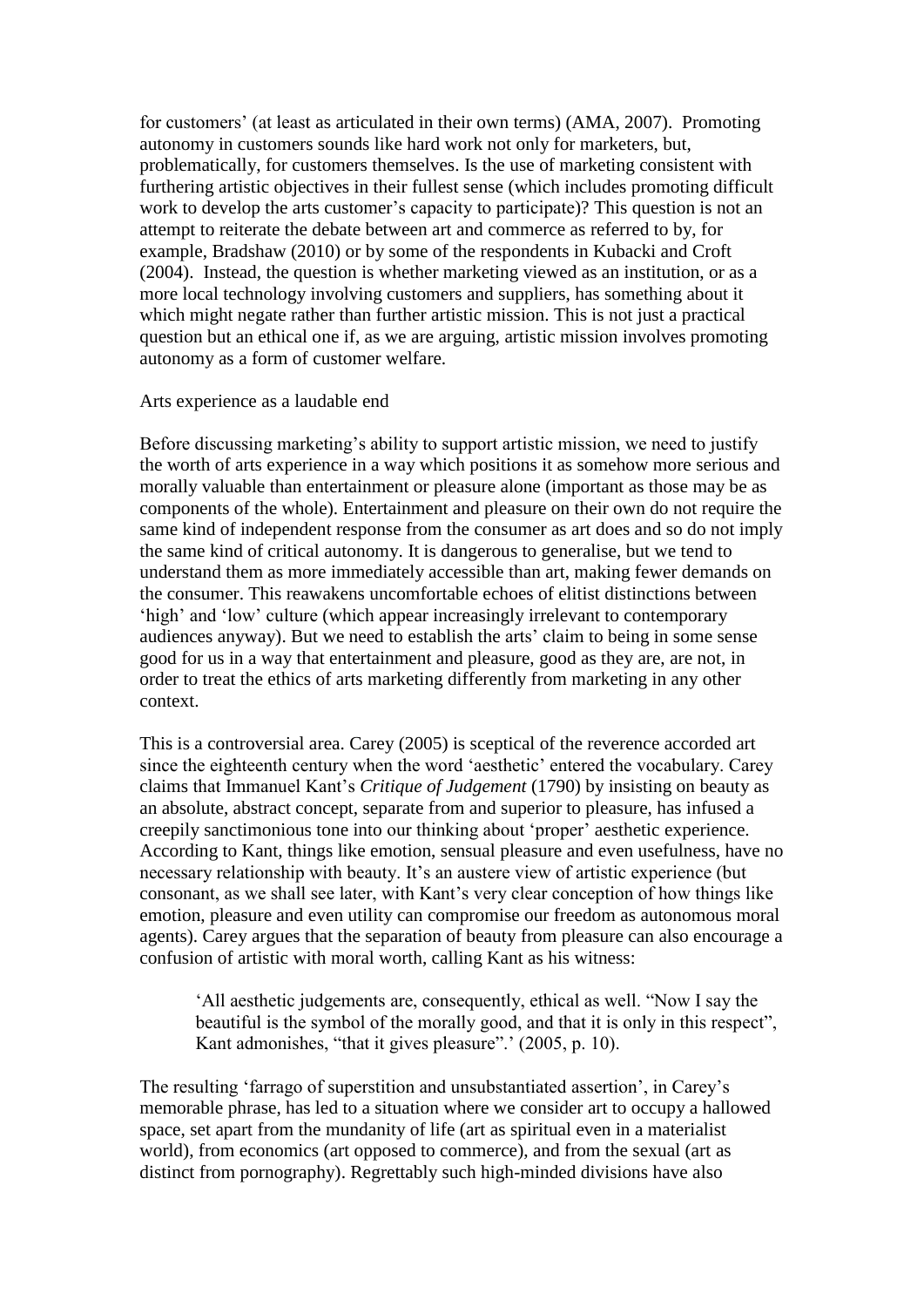developed into social ones between the cultured few who appreciate art and the philistine many, separated at best by mutual incomprehension, at worst by mutual contempt.

Carey hammers home his case against assuming any intrinsic moral value for art by pointing to the veneration accorded to art in Nazi Germany. One might object that the kind of state-sponsored art and architecture associated with totalitarianism is resoundingly, and demonstrably, bad. But, notoriously, even Hitler had an ear for what we now consider to be great music. Clearly, then, good art does not necessarily make us good people (although Carey does acknowledge the therapeutic benefit of the arts in prisons and in cases of depression).

However, we can agree with Kant that beauty can stand as a symbol of the morally good without taking the further step that there is something intrinsically morally worthy about art (as a source of beauty) itself . Indeed, that is a step which Kant himself would not have taken. One of Kant's central ethical doctrines, articulated early on in the *Groundwork of the Metaphysic of Morals* (1785), is that there is nothing conceivable 'in the world, or even out of it, which can be taken as good without qualification, except a *good will*.' (Kant, 2008 [1785], p. 507). We will discuss the nature and implications of a 'good will' later in the chapter, but it is difficult to argue with Kant's point that, beyond this one exception, we need 'qualification' (that is, an account of the circumstances in which something takes place) in order to use the term 'good' meaningfully about the arts, or anything else, from an ethical point of view.

On the other hand, even if we cannot accord the arts moral worth in themselves, we can at least acknowledge they offer the opportunity for moral and intellectual development of some sort: '[I]f you think of a society without the arts, without cultivation and without ideas that come from the arts it will undoubtedly be a much less agreeable and much less civilised place, and I have no doubt whatever that we behave in a much better way because of the time we spend with the arts.' Thus wrote John Tusa, then the chief executive of London's Barbican arts centre, in a newspaper feature reacting to Carey (2005), (Tusa, 2005). It's difficult to engage fully with Tusa's proposed thought-experiment, implying as it does a unidirectional movement of ideas and cultivation from the arts to society rather than the enmeshed, symbiotic relationship that the arts have with ideas, society and the whole notion of cultivation. And one could easily interpret the better behaviour invoked at the end of the extract as having as much to do with manners as with morals. But the point about the developmental role of the arts is valid, and the social benefits to which Tusa alludes have an ethical dimension.

In explaining its support for the arts, Arts Council England stakes a similar claim for social and individual enhancement through artistic experience (adding the qualifier of 'great' which assumes a degree of consensus on quality at which Carey (2005) might cavil): 'Great art and culture inspires us, brings us together and teaches us about ourselves and the world around us. In short, it makes life better' (ACE, 2011). Analysing and categorising more systematically quite how it makes life better, the US National Endowment for the Arts posits a system map of arts activity, anatomising its cognitive and emotional benefits to individuals, its civic and economic benefits to communities, and its capacity-building effects in innovation and expression more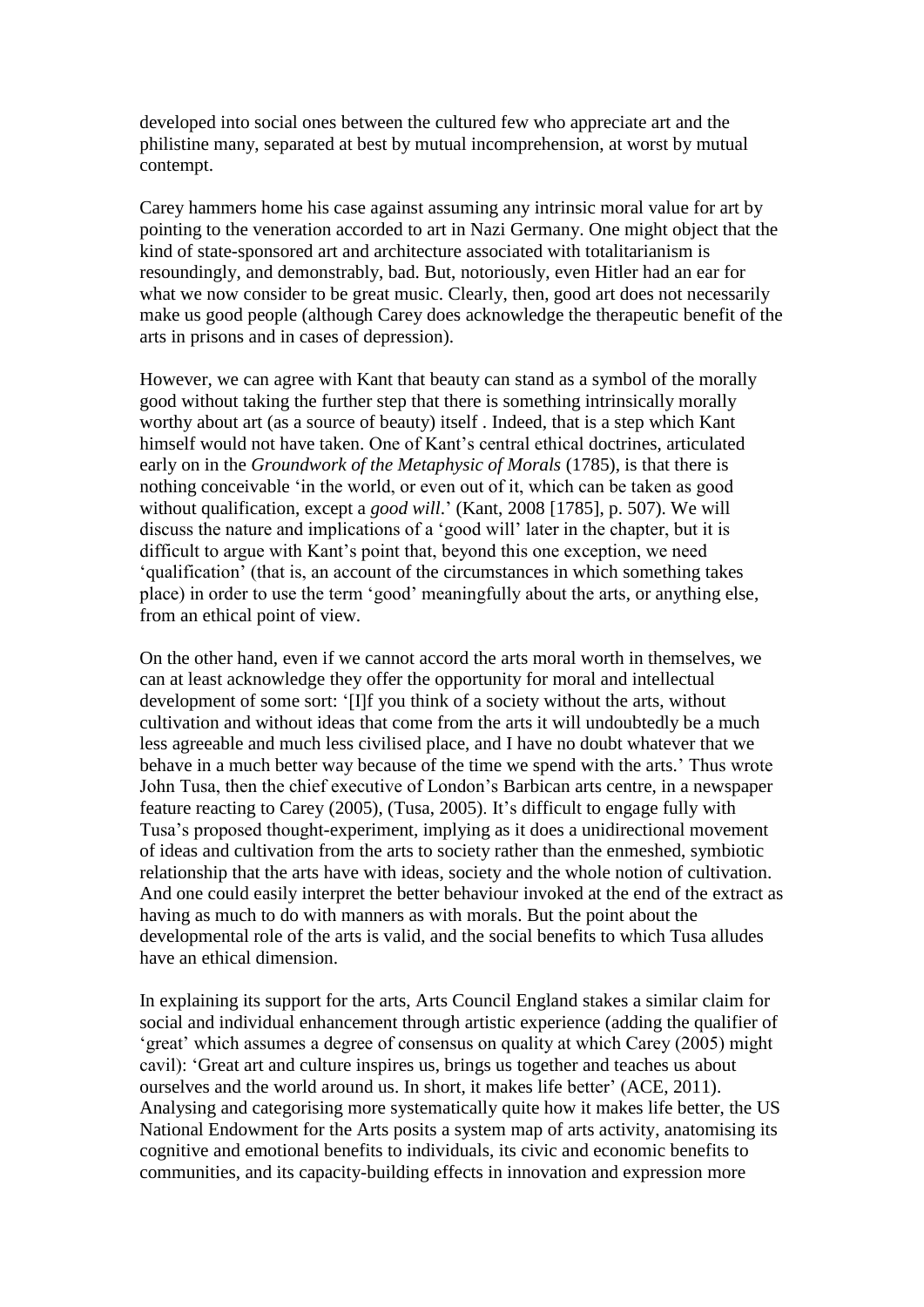widely (NEA, 2012). In the UK, the pioneering work of the Museums, Libraries and Archives Council on Generic Learning Outcomes (MLA, 2008) presents an exhaustive typology of benefits focused on the individual learning experiences available from museums (Knowledge and Understanding; Skills; Attitudes and Values; Enjoyment, Inspiration, Creativity; and Activity, Behaviour and Progression), alongside Generic Social Outcomes at a community level (Stronger and Safer Communities; Strengthening Public Life; and Health and Well Being). These outcomes, verifiable through qualitative and quantitative research as suggested by the MLA, have clear parallels in benefits available from other forms of arts experience besides those available in museums and galleries.

From the general, somewhat nebulous, goods articulated by Tusa and the Arts Council to the closer-grained, empirically testable learning gains itemised by the MLA, it is clear that there is considerable scope for arts organisations to claim value for their missions from social and individual 'improvement' above and beyond the entertainment and pleasure they may generate. However uncomfortably moralistic a ring that idea may have, it is nevertheless consonant with the Arts Council of England's manifesto of making life better. Carey's (2005) objections to muddy thinking and elitism in valuing the arts seem less warranted the closer you get to the quantifiable results implied by the NEA (2012) and MLA (2008) (although it will always be difficult to make hard and fast connections between a putative cause like exposure to the arts and a complex social effect like health or well-being). The more qualitative benefits of self-actualisation and mutual understanding common to the cited accounts of what's good about the arts (ACE, 2011; MLA, 2008; NEA, 2012; Tusa, 2005) introduce an ethical dimension with which any attempt to promote the arts must be consistent. For example it would not make sense to use manipulation or coercion to attract a consumer to an arts event if the point of their attendance is (at least in part) to enhance their understanding of self and others.

#### What's the matter with marketing?

To support an emancipatory outcome, arts marketing must itself be emancipatory. However, by calling itself 'marketing' as opposed to promotion or publicity, arts marketing is making a claim to being something more coherent than just an assemblage of techniques. Our definition (Hill, et al., 2003, p. 1) underlined exchange relationships as the basis of a technical understanding of marketing as a function, stipulating that both parties to the exchange are satisfied as a result. Furthermore, by referring to the integrated nature of the process, the definition implies its foundation on a philosophy of customer orientation (any 'integrated management process' needs to be philosophically as well as operationally coherent). These two aspects of marketing (as function based on exchange, and as philosophy based on customer orientation) have separate ethical implications at first sight. A function sounds as if it ought to be innocent itself, but judged on its outcome in a particular context. A philosophy, on the other hand, is shot through with moral ramifications.

The function/philosophy distinction becomes less clear cut under scrutiny. Hastings (2007, p. 173), writing about social marketing (that is, marketing in the service of prosocial ends in which we might include the arts), argue that 'marketing is an amoral technology that, provided it is controlled properly, can bring about great good'. While not denying the good to be brought about by social marketing, and the moral worth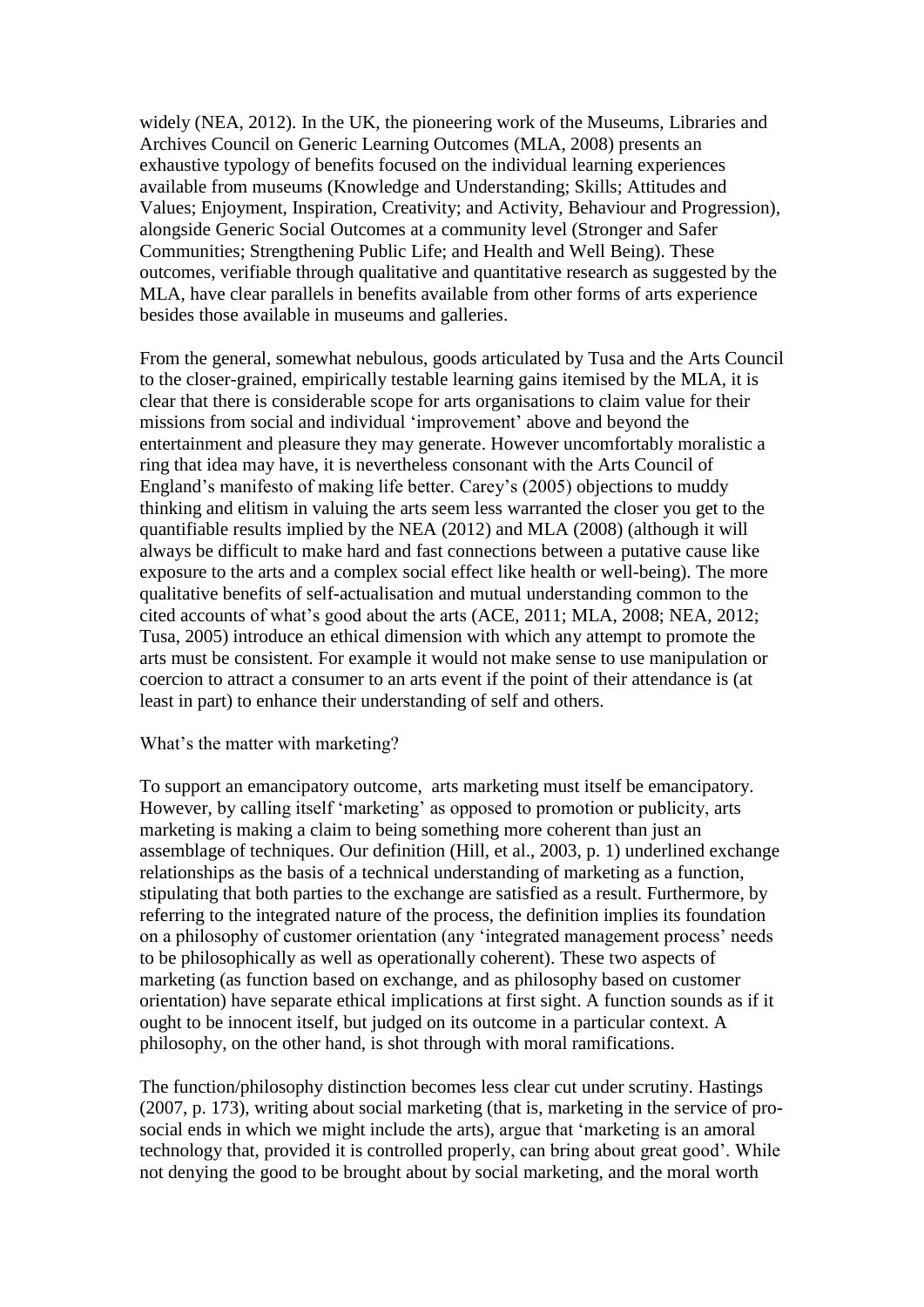bestowed on social marketing in practice by such good, we may still harbour doubts as to marketing's intrinsically amoral status. After all, any technology expresses a theory of how the world works. It could be argued that, whatever it is used for, marketing's assumptions (for example, that exchanges between buyers and sellers are voluntary, or even that mutually satisfying exchanges are possible in an unequal world) imbue it from the outset with a morally charged point of view which emphasises agency over structure. Marketing could be accused of flattering consumers that they are freer than they actually are from the constraints imposed by social and economic context. As Hackley (2003) points out, constructing marketing as a neutral technical discipline is popular with its apologists, and is a classic ideological strategy (O'Reilly, 2006). The concept of an amoral technology, effectively an 'innocent tool', is, therefore, problematical. The deployment of marketing in the arts, as elsewhere, furthers a particular view of reality founded on certain psychological, economic and social premises. In this sense, the tools of marketing imply and express its philosophy, and they become morally charged as a result.

In spite of this, much of the general marketing ethics literature from the 1960s onwards takes it for granted that marketing is indeed an amoral technology, whose *abuse* presents us with moral issues, rather than something to be questioned on its own account. Schlegelmilch and Oberseder's (2010) previously-cited review of half a century of work in the field identifies eighteen topic streams treated by writers on marketing ethics (e.g issues related to product, issues related to price, etc.). These all refer to applications of marketing rather than the intrinsic nature of marketing itself. A less extensive but more recent literature under the banner of 'critical marketing' does question the 'amoral technology' view of marketing, seeing it as part of a systemic ideological process which perpetuates power inequalities in society. In fairness to Hastings (2007) it should be stressed that social marketers have been in the vanguard of this critical movement, framing the adverse effects of much marketing activity as competition to be countered by social marketing (Lazar and Kelley, 1973). They emphasise the need to move upstream from consumers themselves to address policy makers and industry power in order to facilitate genuine consumer agency.

The aim of social marketing's reforming critique is to leave a chastened marketing 'controlled properly' rather than question it intrinsically as a tool in the first place. Other critical marketing scholars shine a bleaker light on marketing as an institution beyond redemption – framing it within perspectives such as Feminism, Environmentalism, or most influentially Critical Theory from the Frankfurt tradition, all of which question commonly-accepted phenomena as expressions of power, patriarchy and vested interests in society (Bradshaw and Fuat Firat, 2007). Critical Theory offers what can seem to be an impossibly idealistic alternative to the accepted realities of commercial and political life. It proceeds 'from an assumption of the *possibilities* of a more autonomous individual, who, in the tradition of Enlightenment, in principle can master his or her destiny in joint operation with peers' (original italics) (Alvesson and Willmott, 1992, p. 9). Rather than reforming marketing into something better regulated but still recognisably itself, Critical Theory-informed critical marketing suggests that there might be an alternative way of providing for whatever it is that marketing does – more co-operatively, more collectively, more humanely and with less damage to the environment (cf. Alvesson and Willmott, 2012, p. 28). How this might work in practice is difficult to imagine in a globalising, marketising world, but it remains a tantalising prospect, particularly for non-profit and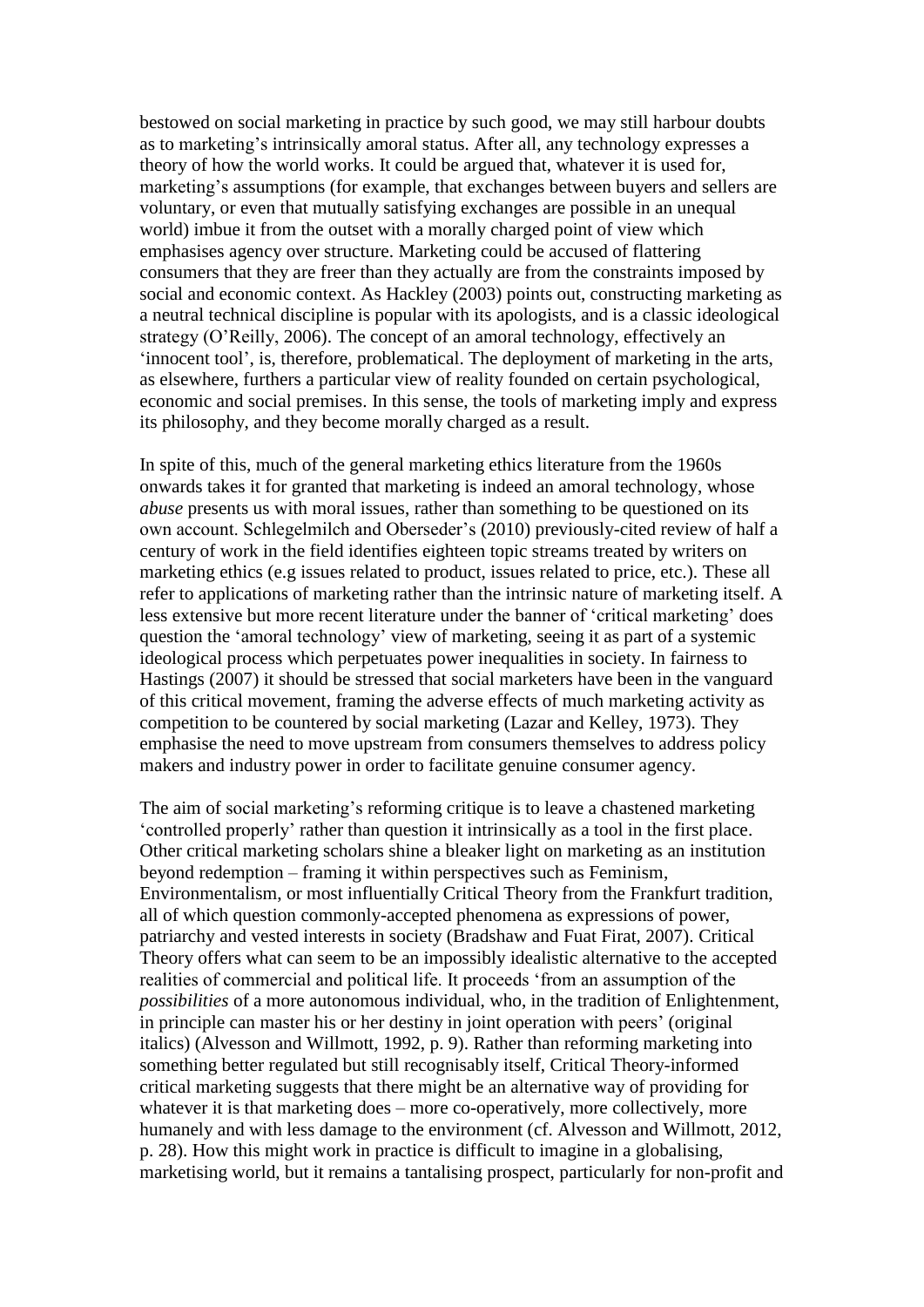arts organisations. It suggests that, in order to be authentically supportive of the creation of autonomous customers, arts marketing needs to rethink what marketing actually means in practice.

Tadajewski (2010) provides a useful historical review of critical marketing studies, tracing the first use of the term to the beginning of the 1980s (Hansen, 1981). Hansen and subsequent scholars argue that marketing perpetuates distributive injustice (for example by concentrating on attractive groups of customers and ignoring others), and betrays the real interests of consumers (for example by attending to their stimulated wants rather than their genuine needs, and by encouraging dependency). Far from stimulating the kind of creativity and independent mindedness we might associate with the arts, marketing here stands accused of engendering docile subjects, locked into unquestioned patterns of consumption and passivity. It could well be objected that such a view of marketing is unrealistic and that consumers are notoriously unpredictable and difficult to manage. But in many of the developed world's typically low-growth economies, marketing's primary function is to defend the status quo against competition rather than to break new ground. Even on this mildly critical account of marketing as a reactionary force, its adoption in essentially innovative fields such as the arts (or in support of any kind of emancipatory social programme) seems problematic.

In a case analogous to the ethics of marketing the arts, Gibbs and Murphy (2009), question the ethics of marketing higher education. They cite Lippke (1989, p. 38) on education as a form of resistance to consumer culture, fostering the 'kind of skills needed for autonomy and the motivation to employ them". As we have argued, the arts can be seen as a cognate resource for the skills and motivation necessary for autonomy. If marketing is really just about business as usual, its use to promote the arts or education seems disingenuous. The very use of marketing techniques like segmentation and advertising helps, however marginally, to legitimise such approaches as normal, common-sense, activities rather than something that can be questioned on ideological grounds. At the very least (and pretty mildly given the budgets at their disposal), by purchasing marketing services such as advertising and research, arts marketers are contributing economically, as well as intellectually, to the maintenance of a system whose wider effects they must therefore acknowledge some responsibility for.

How convincing you find Critical Theory-inspired objections to marketing in the arts or elsewhere depends to some extent on your own world view. Having given way to more active conceptions of consumers and citizens in the later part of the twentieth century, Critical Theory is now enjoying a revival in the wake of renewed concern about balancing democratic and corporate interests in an uncertain world (Bragg, 2010). Given the popular distrust of big business which has provided a ready audience for recent books and films sceptical about marketing, it could be argued that, at the very least, Critical Theory-inspired critical marketing is of relevance to arts marketers in that it colours the social and cultural environment in which arts marketing takes place -- particularly in the demographic where arts attendance is at its highest: 'the broadsheet reading, farmers' market shopping, free range chicken, organic vegetable box scheme and fair trade buying middle classes' (Shankar, 2009, p. 689). Caricatured as this depiction might be, it nevertheless behoves arts marketers to be aware of, and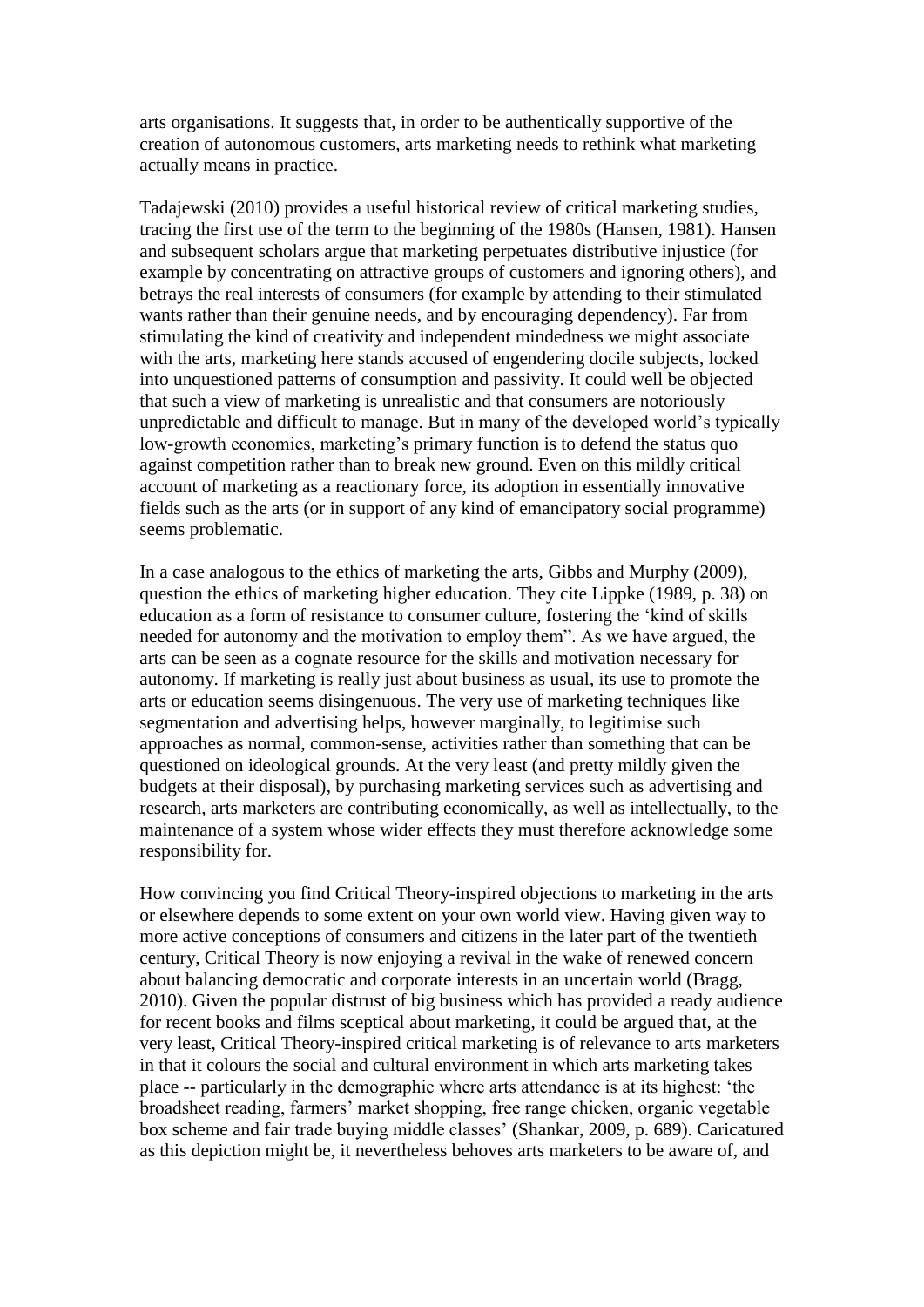reflect on, the implications of aligning themselves with a body of practice which carries such potentially negative connotations with their customers.

#### Marketing at a local level

So far in the discussion we have referred to 'marketing' as if it were a unitary concept. This is excusable at the institutional level at which critical marketing pitches its analysis, but unsatisfactory at the local level where marketing involves actual customers and suppliers in a variety of configurations. We have also suggested that arts marketing may have to find a new way of understanding what marketing means in order to be ethically consistent with its own aims. In practice, at the local level, marketing is already anything but homogenous. Since 1960 there have been enough academically-sanctioned definitions of marketing for Gamble et al, (2011) to discern ten distinct varieties. Lee (2005) points out that arts marketers have already reduced the dissonance between the customer orientation essential to marketing and the product orientation essential to artistic integrity through flexing their conceptions of marketing, particularly towards relationship marketing as an appropriate paradigm (cf. Conway and Whitelock, 2007; Rentschler, 2002). Relationship marketing emphasises the value of a continuous customer relationship as a framework for exchanges (Gronroos, 1994). As regards the argument in support of developing customer autonomy, relationship marketing looks like a promising framework in which to bring audiences through cumulative experiences towards the artistic vision of the producer. Yet even within relationship marketing in general, or the broad definition of arts marketing we are using (Hill et al, 2003, p. 1) which is consistent with it, there will be different ways of managing exchanges and integrating management processes. Each may have its own moral implications. For example, exchanges can be more or less overt, from a rational bargain between well-informed equals to an almost involuntary response by a customer in thrall to a supplier made powerful by informational or distributional advantage.

In our earlier discussion of potential ethical outcomes from arts marketing, a number of themes (fairness, honesty and pricing for example) involved issues arising from asymmetry between buyer and seller. This poses one of the key ethical problems for arts marketing at a local level, not only for marketers in the fortunate position of having high demand for scarce tickets, but also for those tasked with finding audiences for what may be unfamiliar experiences. In the first case, the marketer has the power – even, as Duffett (2012) points out, power to tantalise through promoting performances as sold-out to 'train' the disappointed customer to buy more promptly next time. In the second case, the power appears to rest with the customer, but the marketer still holds the cards in terms of expert information and communicative strategy. Power imbalance is a recurring concern in critiques of marketing in general., from Packard's (1957) *expose* of depth psychology in the service of advertising onwards. Over half a century later, the idea of 'subliminal' marketing is still alive in the notion of 'choice architecture' (Thaler and Sunstein, 2008) a technique which nudges consumers into apparently natural actions prompted by contexts which have been deliberately designed by marketers. Even where it promotes consumer welfare, choice architecture appears to bypass autonomy and freedom of choice.

Popular with social marketers, choice architecture has considerable potential in arts marketing. For example box office systems which assume subscription renewal as the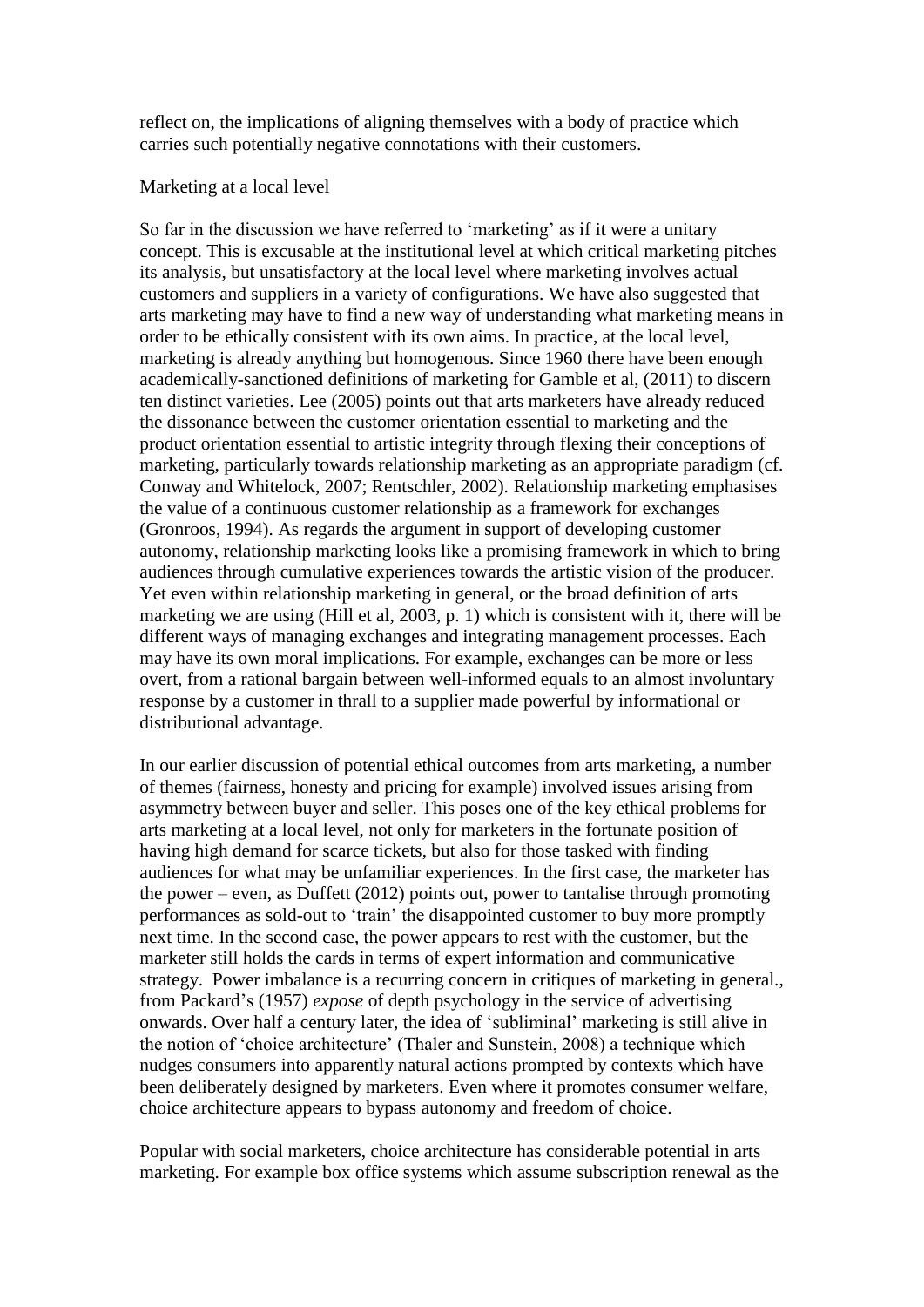default for customers paying by direct debit (effectively a continuous membership scheme), rather than requiring them actively to renew each season, are likely to result in considerably fewer lapsed subscribers because of the natural tendency to inertia (an aspect of the 'behavioural economics' on which choice architecture is founded). Similarly, arts fundraisers could nudge patrons into reliably increasing regular donations by getting them to agree in advance to pre-determined annual increases (Thaler and Sunstein, 2008, p. 229) whose discontinuation would require donors to opt out consciously, or add 'suggested donations' to ticket booking systems which require active refusal by patrons. This kind of approach, once dubbed 'inertia selling', could be argued to be in the consumer's interests through promoting a continuous and convenient relationship with the arts organisation or art form, but there is a whiff of disingenuousness about it. Any exchange relationship can only hope to be mutual, and thus sustainable, if both parties are on a reasonably equal footing. Equality implies participation and dialogue rather than inertia or information asymmetry as a platform for marketing activity. One might object that the examples offered here are relatively trivial in terms of potential harm, and that customers can be relied upon to pursue their own interests, but the general principle holds that manipulation is antithetical to the kind of relationship that arts organisations might be expected to seek with their customers in pursuit of their artistic objectives. Paradoxically, perhaps, overly artful marketing is not in tune with the arts.

In summary thus far, we can question marketing's amoral nature on a macro scale, taking exception to its ideological role as contrary to the real interests of consumers (including their openness to and capacity for artistic experience as autonomous individuals). We can also express reservations about how marketing techniques may work on a local level to position the customer as an unequal partner in managed exchanges. Again, this seems contrary to the kind of autonomy which the arts, like education, ought to be promoting. Such concerns about marketing (insofar as we can generalise about it) problematise its use the arts from an ethical point of view. They do not necessarily proscribe it, but they do suggest that arts marketing needs to find a reliable ethical framework through which to negotiate its way to a generative and morally consistent relationship with customers.

#### Judging by consequences

A potential route to resolving this dilemma might be to say that rather than generalising about the ethical nature of arts marketing as philosophy or technique, we should consider the results of its application in particular contexts to determine its ethical value. There is an intuitive appeal in the argument that marketing sugary breakfast cereal to children is bad, but marketing mosquito nets to people at risk of malaria is good, even though both involve marketing. It could be argued, in each case, that the marketing activity involved might be more or less morally worthy, but that its outcome would determine our final moral evaluation of what had taken place. What, for example, if you could get more mosquito nets into circulation (and thus prevent more malaria) by manipulative tactics than by more respectful marketing? While regrettable, the manipulative tactics would arguably be redeemed by their results. The one exception to this would be a case where such tactics contradicted the overall objective of the marketing activity. So, for the sake of argument, if a marketing campaign for mosquito nets were to emphasise their efficacy to the point where record numbers were adopted, but was so reassuring in its approach that users became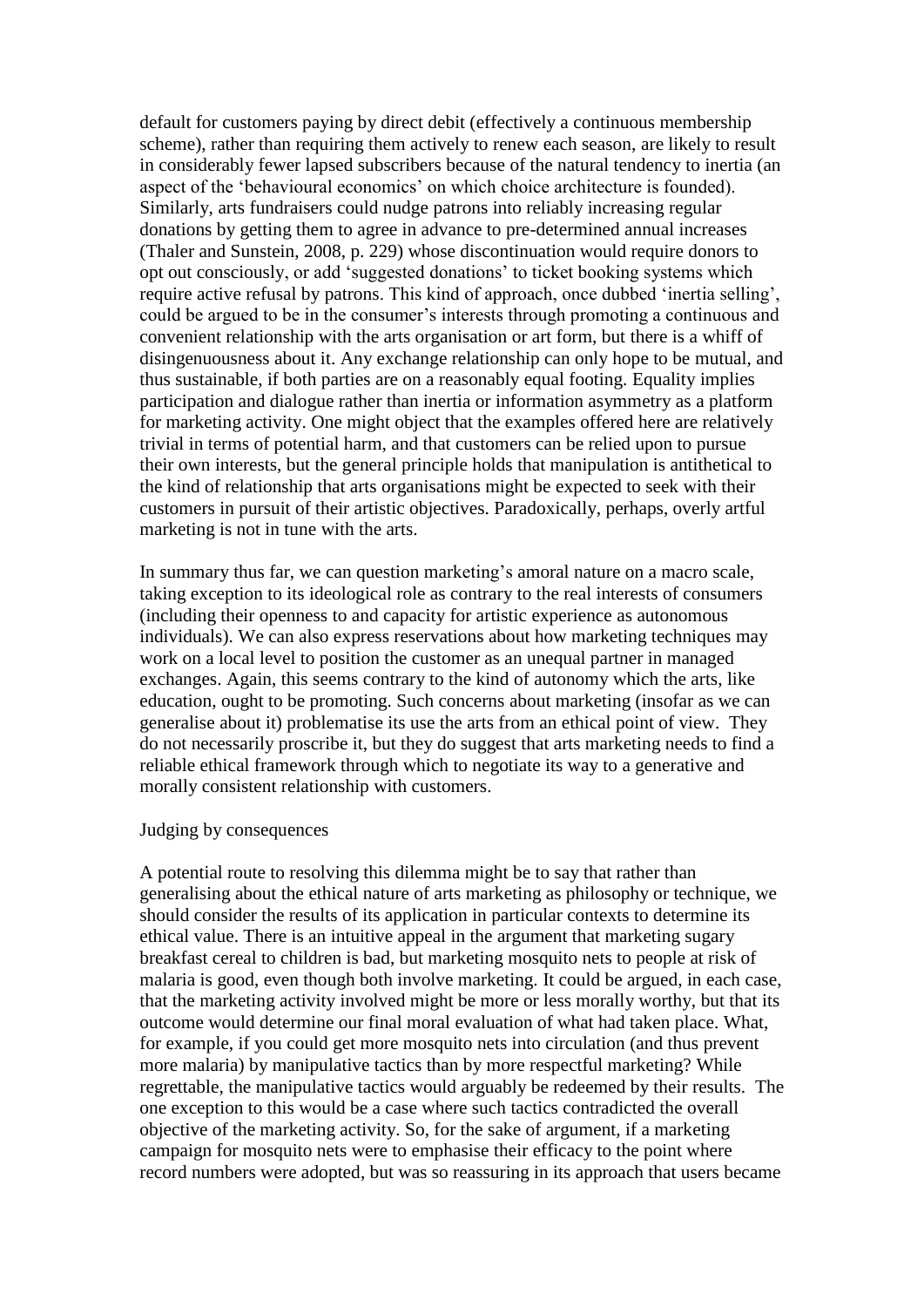complacent about the dangers of contracting malaria, the increased number of nets in circulation might not reduce the incidence of the disease because users might take fewer precautions overall. This effect has been observed in other social marketing contexts and is known as risk homeostasis (Wilde, 1998) – in other words, people's perception of risk adjusts in accordance with how safe they feel.

The mosquito nets example, while apparently remote from arts marketing, is relevant to the argument we are mounting against judging marketing activity on its immediate consequences alone. If we were to justify arts marketing on its visible results we might (in an extreme situation) point to packed concert halls or theatres as evidence of success, with little sense of whether or not the organisation's artistic objectives were being achieved because it would be impossible to gauge the quality of the experience being enjoyed. It might be the last performance any of the capacity audience ever attend because of the ennui generated by programming that once seemed attractively familiar and comforting, but now seems hackneyed and unexciting, like the marketing that led to it. Evaluating the ethics of arts marketing depends on taking account of both the process involved and the purpose it serves (the how and the why, respectively) because of the need to support the creation of autonomous customers. While we can consider process and purpose separately, they both contribute to its moral import. As may be obvious by now, the 'how' aspect of the marketing process aligns to what we might call rule-based ethics inspired by Kant; the 'why' aspect, to which we now turn, aligns to the ends-based ethics reflected in Utilitarianism. It is to the latter that we now turn.

Utilitarianism has had a bad press historically in terms of how it accounts for the experience of art or any other non-economic benefit such as well-being and personal development. From Cardinal Newman's tirade against 'useful' as opposed to 'liberal' education in *The Idea of a University* (2001 [1852]) to Dickens' scathing portrait of the philistine Thomas Gradgrind in *Hard Times (*1854) Utilitarian thinking has been pilloried as insensitive to beauty, feeling or culture. While this caricature might have had some justification with reference to early Utilitarianism, it underestimates the subtleties of its later development.

In particular, it is wide of the mark when it comes to John Stuart Mill. A generation after Jeremy Bentham attempted to create a universal moral yardstick from the common denominator of generic pleasure minus pain, Mill's work took account not only of the quantity of pleasure (or welfare) when weighing consequences, but also of its qualitative aspects (Mill, 1998 [1863]). He assigned greater value to intellectual and aesthetic pleasures than to physical or less demanding ones. This marks a significant revision of Jeremy Bentham's earlier equation of the popular parlour game 'push pin' with poetry and music as legitimate sources of pleasure (Bentham, 1825, p. 206). For Bentham, as a radical egalitarian, all pleasures are equally valuable, and, as he wryly observes, '[i]f poetry and music deserve to be preferred before a game of push-pin, it must be because they are calculated to gratify those individuals who are most difficult to be pleased' (ibid, p. 207). One is reminded here of the social divisions which sour the idea of high and low culture for Carey (2005).

Mill's promotion of the higher pleasures depends on a frankly elitist appeal to precisely those difficult-to-please individuals Bentham has in mind – the 'competent judges', in Mill's phrase, whose experience of a range of pleasures commits them to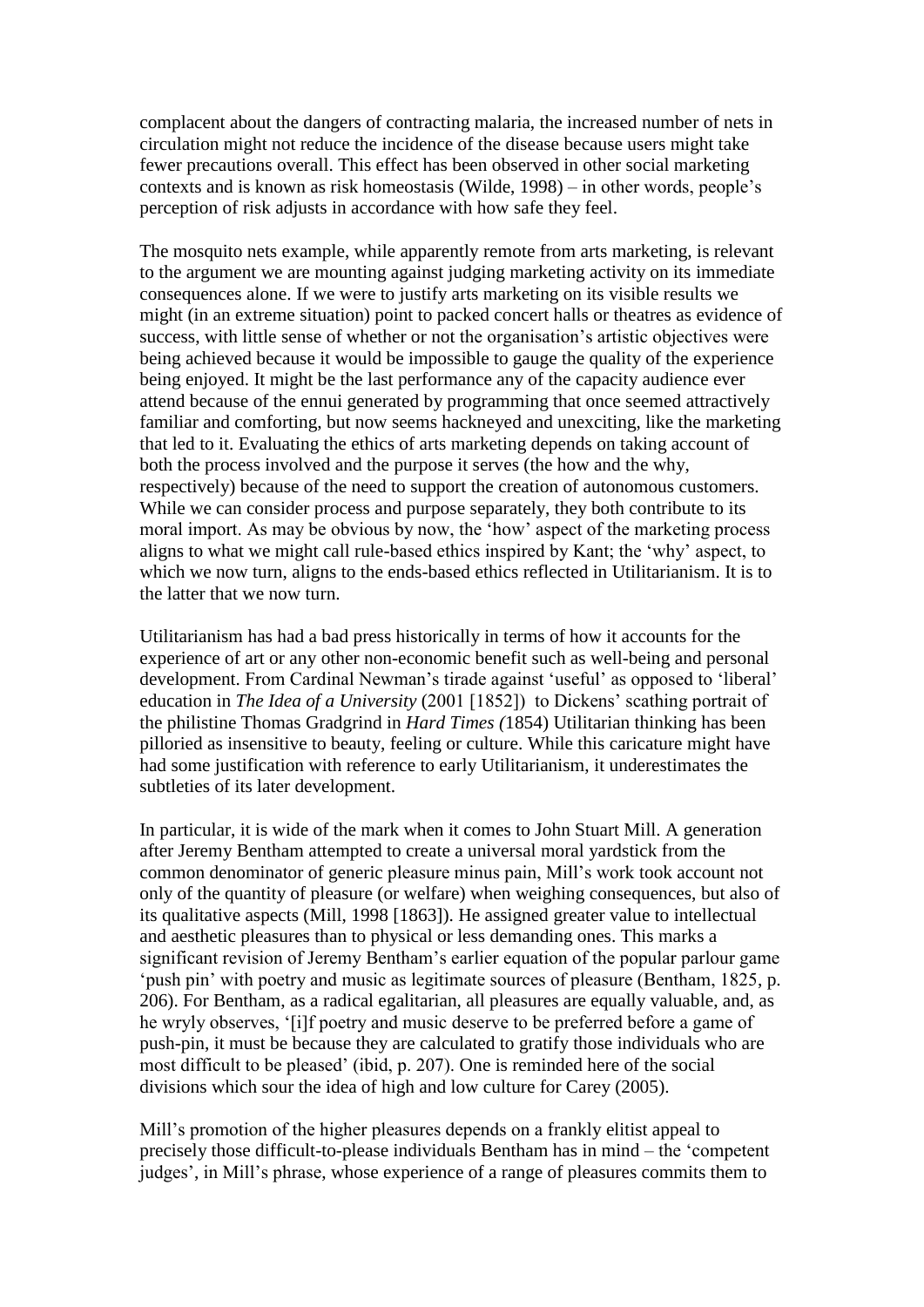prefer the higher, more intellectual and aesthetic kinds. In the arts, consequences such as widening participation and recruiting new audiences are particularly valued, in part because they represent the spread of higher pleasures to those yet uninitiated (As we have seen, 'Great art for everyone' is currently the mission statement of Arts Council England (ACE, 2011)). Utilitarianism would applaud this increase of access to potential wellbeing, so long as it meant an increase in well being overall – and it has a strong appeal to one's sense of what arts marketing should be achieving from the point of view of social justice. But Mill's defence of the higher pleasures also includes an acknowledgement that different individuals vary in their capacity to experience them (Mill, 1998 [1863], p. 514). Were the calculation possible, this would mean that the pleasure enjoyed by 50 dedicated and knowledgeable connoisseurs might outweigh that enjoyed by 200 first-time visitors at the same exhibition. Consistent with its egalitarian principles, Utilitarianism takes into account the total amount of well-being generated, rather than its distribution across a population, in judging two competing courses of action. Therefore, as in this case, narrowing audiences might appear to be preferable to widening them – a counterintuitive conclusion ethically speaking. While it might be possible to object to the detail of this example, it nevertheless adds weight to the argument that there are significant problems with trying to judge the ethics of arts marketing by outcomes alone, in spite of its apparent simplicity as a principle. This is not to deny its usefulness up to a point. After all, the calculation of cost versus benefit has a commonsense appeal and corresponds to how we take decisions in most areas of life. It is intelligible to others as a form of justification (and therefore useful as a way of accounting for controversial action). It is also capable of being negotiated collectively to improve the measurable outcomes from a plan of action. However because of its prioritisation of results over how those results are achieved or distributed, it fails to comprehend the essentially qualitative aspects of arts marketing's concern for the individual customer's capacity to respond to artistic experience.

#### A Kantian framework

For an ethical framework adequate to this concern we need to adapt ideas from Kant. In the *Groundwork of the Metaphysic of Morals* (1785) he denies what was to become the central plank of Utilitarianism, that we should judge things by their effects. Instead, morally upright intentions are what matters, whatever the outcome: 'A good will is not good because of what it effects or accomplishes – because of its fitness for attaining some proposed end: it is good through its willing alone – that is, good in itself.' (Kant, 2008 [1785], p. 507). Like much Kant at first sight, there is an offputtingly abstract quality about this formulation, but it is essentially the corollary to his point cited earlier (in our discussion of Carey's (2005) challenge to the 'goodness' of art) that it is impossible to think of anything as good or bad without understanding the circumstances that have brought it into being. Thus while a full theatre is generally taken to be a good thing, the quality of what is on stage or the level of engagement of the audience is what gives it value. What makes the achievement good or bad is the motive, or will, behind it.

In a literally lapidary phrase Kant maintains that even frustrated by circumstances beyond its control from carrying out its intentions, the good will 'would still shine like a jewel for its own sake as something which has its full value in itself'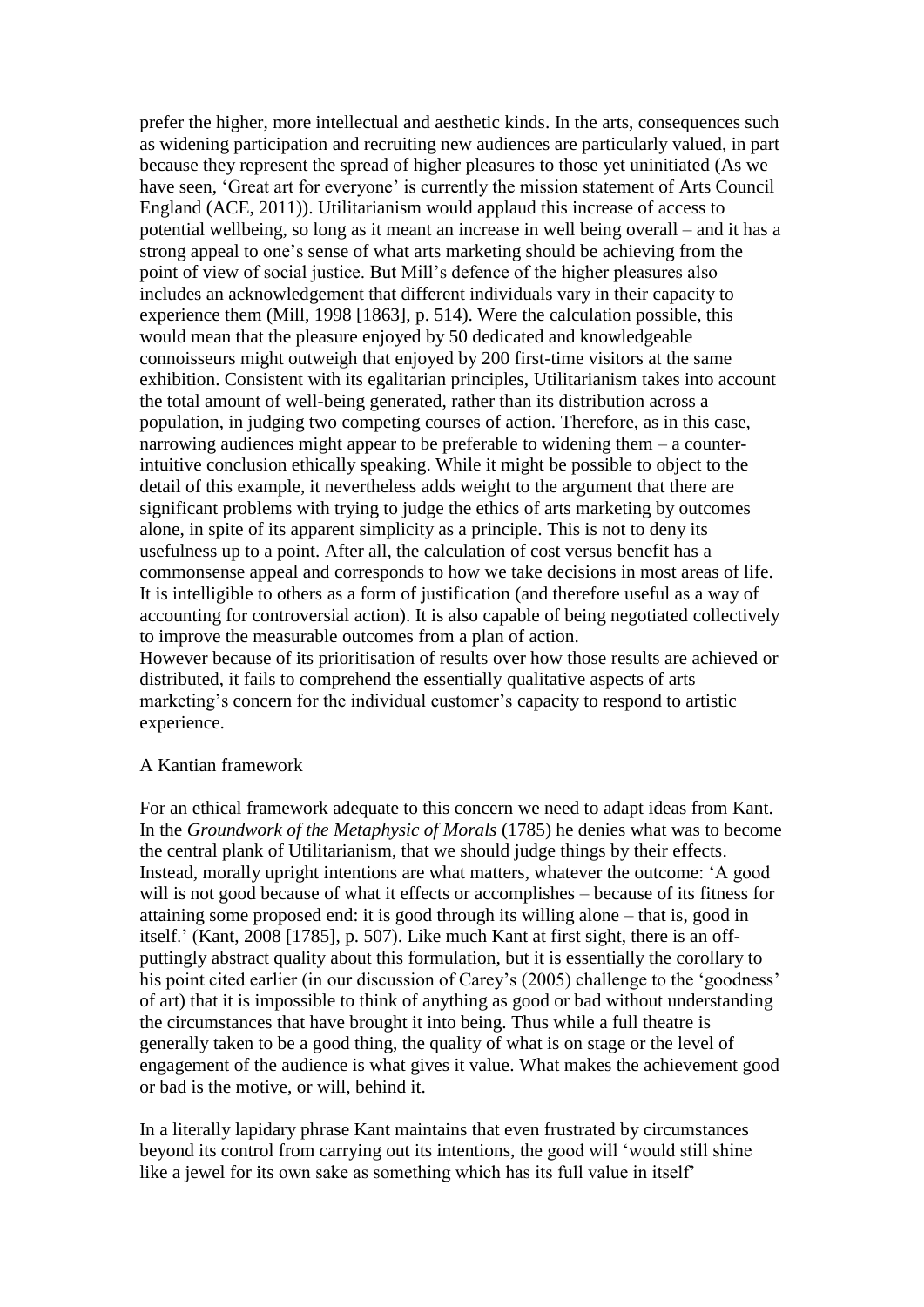(Cottingham, 2008, p. 507), likening its potential usefulness to a jewel's setting which allows us better to handle it but does not impinge on its essential value. In other words, even if an arts marketing campaign (or any other course of action with ethical potential) was an abject failure, its instigators' good intentions in launching and pursuing it would still be just as morally valuable as if it had been a triumph. This seems rather an extreme and unrealistic evaluative position, but it reveals the importance of the idea of the good will as the basis for Kant's moral framework.

As Sandel (2010) points out, Kant rests his entire system of moral rights and duties 'on the idea that we are rational beings, worthy of dignity and respect' (p 104). Our capacity to exercise a good will, and thus claim to be moral at all, stands or falls with our ability to reason freely. In order to exercise rationality in a completely responsible way we need to be autonomous agents, free from external influences. But Kant acknowledges that we are not completely rational beings – we have senses and emotions which can complement or conflict with our rational natures. In a radically severe, but completely consistent, way, he sees the non-rational aspects of our nature as a potential constraint on our freedom to exercise our wills with the complete autonomy necessary to claim moral responsibility. This antipathy to the senses and emotions explains why Kantian approaches to ethics have tended to be less popular than Utilitarianism with marketing writers (Nantel and Weeks, 1996) given marketing's address to needs and wants in consumers. Bentham based his moral system on what he saw as a realistic surrender to drives, maintaining that 'Nature has placed mankind under the governance of two sovereign masters, *pain* and *pleasure.*' (cited Barber, 2011, p. 183). Kant's commitment to rationality as the basis for moral choice as an expression of human freedom resists this sovereignty. According to him our freedom depends on our willingness to step back from our sensual and emotional drives in order to consider (and decide ourselves) where our duty lies.

While it makes heroic demands of human beings, the compelling thing about Kant's moral vision is its consistency. Each component – reason, freedom, will -- is required, and thus reinforced, by the others. But all contribute to an affirmation of the essential importance of autonomous action by rational beings as the basis of morality. A good example is the notorious distinction Kant makes between acting 'in accordance with' duty and acting 'from' duty. One might be hard-pressed to recognise a hard and fast lexical difference between the two phrases in ordinary usage, but in Kant's vocabulary they represent a crucial distinction. Acting *in accordance* with duty is to act from mixed motives. While understandable, this can leave an agent vulnerable to influences which interfere with his or her autonomy. By contrast, a completely autonomous agent would act *from* duty – in other words as a result of a decision, potentially an unpalatable one, about what is morally required in a particular situation. For example, you may believe that you should offer discounted admission to people on low incomes for various reasons, one being that it makes you feel good to be part of a socially-inclusive organisation. Kant would see this reason as potentially diluting the moral worth of your position compared to a situation where you were, possibly reluctantly, offering discounts to people merely because you accepted it was the right thing to do to promote inclusivity. Emotions can hamper our freedom because our actions are affected by them in ways which we cannot easily control. Only by acting from duty, in other words as a result of a rational decision, are we expressing our autonomous freedom to act in a way which carries full moral status – using our 'good will' as Kant would say. Furthermore, the internally consistent exercise of the good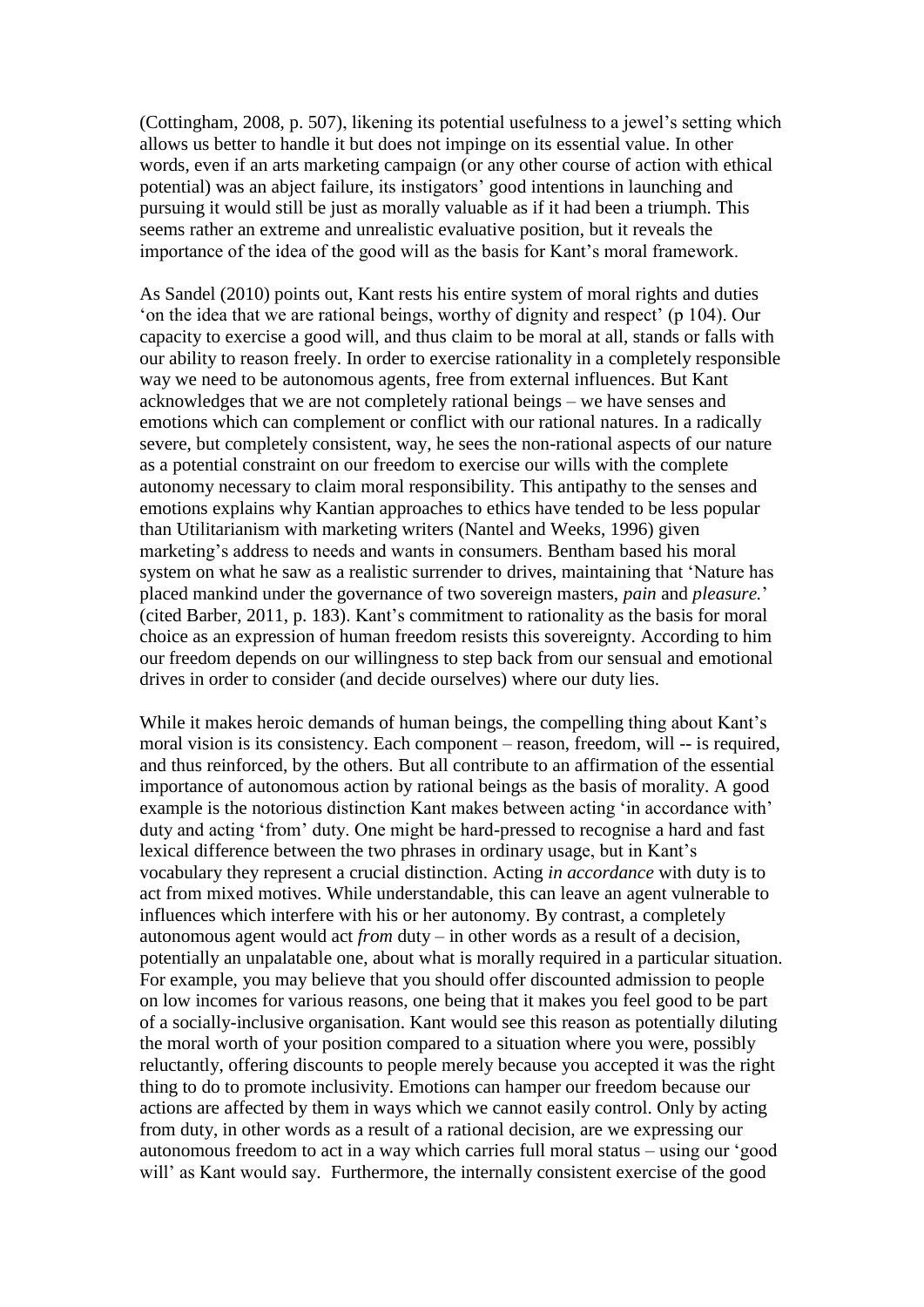will (i.e. the only way it can be said to be properly free or good) is for it to support my overall intentions for good (and, indeed, the good intentions of others). That might sound tautological, but it means that as someone involved in marketing the arts as a form of emancipation, I cannot will a process for my customers which is at odds with emancipatory artistic intentions – to reiterate a recurrent argument in this chapter. Kant's moral framework for understanding human freedom as rational choice commits us to supporting and facilitating the autonomous choices of other rational beings as a way of respecting their, and our, dignity.

Inspiring as this is as an emancipatory framework for action, we need to see it as an ideal to work towards. In practical terms one could hardly expect to banish all sense of emotional or sensual satisfaction from moral choices, or in thinking about customers. That would be as inhumane as it would be unrealistic. Instead, arts marketers need to be as conscious as possible of the reasons for policy and action, and aware of motivations which may contradict or interfere with furthering artistic objectives. To what extent are marketing activities gratifying our own sense of worth or convenience (personal or organisational) as opposed to genuinely promoting active audience experience and empowerment? To what extent might our marketing tactics or technology hamper rather than promote the good intentions of others? Is there any sense in which we might be guilty of treating others as means to an end, rather than as ends in themselves as rational beings with the capacity for freedom? Reflection such as this, high-minded as it might sound at first, is in fact a very practical way of developing and protecting our own freedom and that of our customers in a way which supports artistic mission.

Implementing Kantian principles into arts marketing practice means building time for reflection into routines. Fischer (2007) suggests how this can be done in the context of the related area of fundraising – offering a structure for interrogating possible courses of action in terms of how they might further (or not) organisational mission, relationships with others (including customers and wider stakeholders) and one's own personal integrity. The precise questions, their number and focus, will vary from context to context, but the overall purpose is to bring as many influences as possible on the decision into the open in order to maximise the freedom with which it can be made and guarantee, as far as possible, its consistency with the 'good will' expressed in the direction of the organisation itself. This may be difficult to reconcile with accepted ways of working in many arts organisations, where time is at a premium. But, as Fischer observes; 'One rarely hears inefficiency praised as a virtue, but in thinking through ethically troubling situations thinking slowly has its advantages' (2000, in Mordaunt and Paton, 2007, p. 182). This process of scrutiny and reflection has the potential to include not only members internal to the organisation, but a wider range of stakeholders including customers themselves to foster even more participation in organisational mission and a greater sense of mutual respect in line with Kant's ideal..

#### Conclusion

To return to the analogy with social marketing, Hastings (2007, p. 210) argues that 'the most fundamental reason that social marketers should be concerned with ethics is because ultimately their business is "messing with people's lives".' Here Hastings is referring to the sometimes challenging changes in behaviour (such as smoking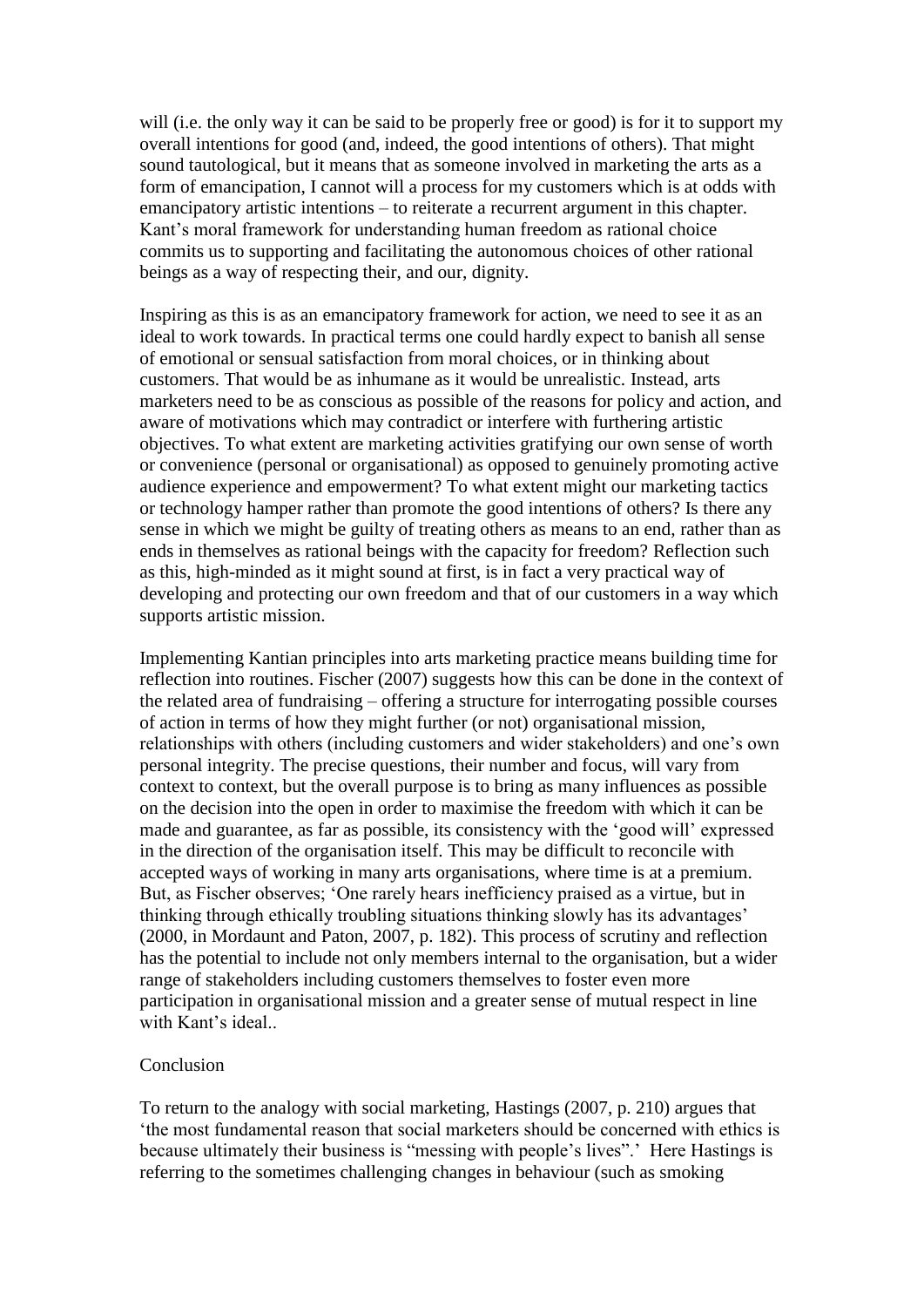cessation) that social marketers target in their customers. Arts marketing may not be as intrusive or demanding on customers as social marketing (at least most of the time) but making an important difference to (or "messing with") people's lives is still its central aim. Audience development, for example, is not just about growing numbers of gallery visitors or concertgoers at a particular venue or for a certain art form. It is also, as we have argued previously, about developing members of audiences themselves, taking them on a journey which will widen and/or deepen their repertoire, expand their sensibilities, and change their expectations – even their world view. Defamiliarisation, the theory of literature developed by the Russian Formalists in the early part of the twentieth century, can extend to the reframing potential of the arts more generally for audience members:

We see and hear things as if for the first time. We see through the eyes, as Blake put it, instead of with them. In other words, the conventionality of our perceptions is put into question. We see the world afresh. (Ward, 2009, p. 20)

Seeing the world afresh is liberating, but at the same time unsettling and disruptive, as will be familiar to anyone involved in education (to return to another analogy we have pointed with arts marketing in this chapter). Influential taxonomies of learning cover not only stages of changing what one knows, but also changing one's self and one's feelings in what can be uncomfortable ways (Fink, 2003). Learners often experience emotional turbulence when new knowledge forces them to abandon familiar ways of understanding the world (Savin-Baden, 2000). Artistic experience offers a more visceral, sensory kind of learning than does education (cf. the 'impact' and 'emotion' reported by Walmsley (2011) as primary motivators of theatre attendance). And, of course, not every experience in the auditorium or gallery is capable of (or aimed at) transforming the outlook of the arts customer in this way. But even what we might call light entertainment has its place on a continuum at one end of which lies serious engagement with the spectator or listener as an autonomous individual.

As we have seen, arts marketing has an ethical dimension by virtue of its context (underlining accountability for the use of scarce resources, often with a public aspect) and, more importantly, its purpose of audience development in the fullest sense, which includes a potentially intrusive intention to change perceptions consistent with the emancipatory nature of arts experience. Just as in marketing more generally, arts marketers face challenges in areas such as governance, fairness and transparency, particularly in matters of pricing, product and relationships. This is by no means an exhaustive list, but the theme of a respectful concern for developing customers, rather than treating them as a means to an end, runs through it, suggesting this as a particular ethical focus for arts marketers inseparable from their espoused mission. Bearing this in mind we have questioned the appropriateness of marketing, at least as currently understood, as philosophy and a set of techniques for promoting arts experience fully.

In spite of its natural affinity with marketing (from a shared emphasis on benefits), Utilitarianism is of limited help in negotiating the ethical dilemmas arts marketers face. Kant's ethical prescriptions are more complex and less immediately intuitive than Utilitarianism, but we have attempted to explain and justify their relevance to arts marketing on the grounds of their unifying respect for the individual's right to flourish in ways which support and complement the development of others. As a system they offer the coherent potential for incorporation into planning and evaluating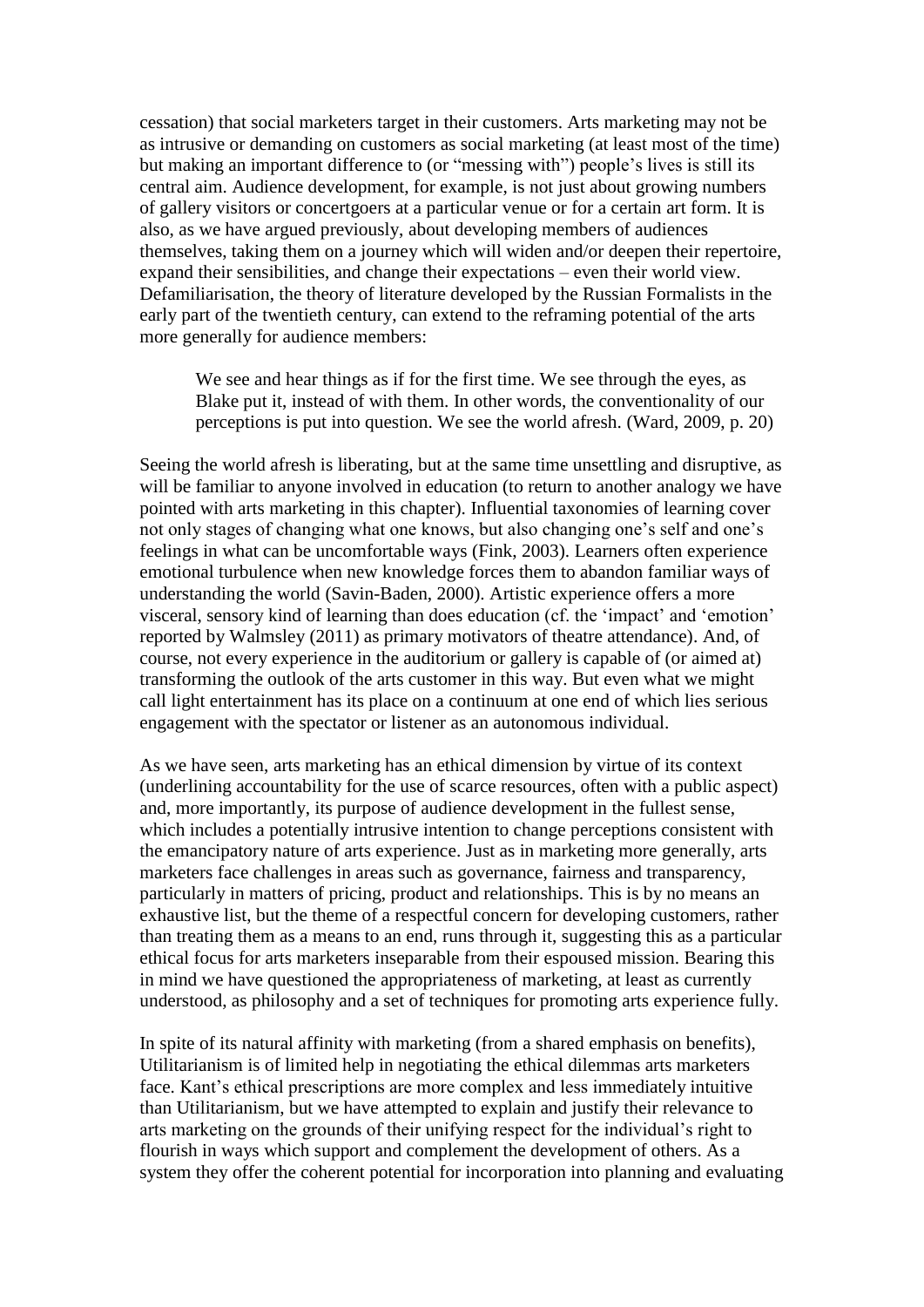marketing activity which supports artistic aims more surely than the unreflective adaptation of marketing techniques from other contexts.

Labelling marketing, in the arts or elsewhere, as problematical does not condemn it as evil or inappropriate – it underlines, rather, that it can be done better or worse, even when supporting what appear to be laudable aims. The contribution of a Kantian approach is to help arts marketers reflect on how what they are doing can contribute to the artistic mission of their organisations in a way which is sustainable, coherent and ethically positive. It opens the prospect of a marketing practice that supports respect, partnership, and inclusivity, pointing the way to new understandings of marketing in the arts and elsewhere.

#### **References**

ACE ( 2011 ) 'Arts Council England Our Mission' [online], available at: http://www.artscouncil.org.uk/what-we-do/our-mission/ (Accessed 10 January 2013) . AMA ( 2007 ) 'About us, Definition of Marketing' , American Marketing Association [online], available at:

http://www.marketingpower.com/aboutama/pages/definitionofmarketing.aspx (Accessed 10 September 2012) .

Arthurs , Andy and Radbourne , Jennifer J. ( 2007 ) 'The orchestra re-imagined' , in Grant , Catherine (ed.) National Council for Tertiary Music Schools (NACTMUS) National Conference 2007, Music in Australian Tertiary Institutions, Issues for the 21st Century , 9 June–1 July , Queensland Conservatorium Griffith University, Brisbane, Australia .

Alvesson , M. and Willmott , H. (eds) ( 1992 ) Critical Management Studies , London: Sage .

Alvesson , M. and Willmott , H. ( 2012 ) Making Sense of Management: A Critical Introduction , 2nd edn , London: Sage .

Barber , A. ( 2011 ) Ethics, Book 3 of A222 Exploring Philosophy , Milton Keynes: Open University.

Bentham , J. ( 1789 ) An Introduction to the Principles of Morals and Legislation , in Bentham , J. ( 1967 ) A Fragment on Government and An Introduction to the

Principles of Morals and Legislation (ed. Wilfrid Harrison ), Oxford: Basil Blackwell,

pp. 125 – 8 , 151 – 3, 155 – 6 , included in Barber ( 2011 ), pp. 183 – 186 .

Bentham , J. ( 1825 ) The Rationality of Reward, London: John and H.L. Hunt . Bouissac , P. ( 1987 ) 'The marketing of performance' , in Umiker-Sebeok , Jean, Marketing and Semiotics: NewDirections in the Study of Signs for Sale, Berlin: Mouton de Grutyer , pp. 391 – 406 .

Bradshaw , A. ( 2010 ) 'Before method: axiomatic review of arts marketing', International Journal of Culture, Tourism and Hospitality Research 4 ( 1 ): 8 – 19 . Bradshaw, A. and Fuat Firat, A. (2007) 'Rethinking critical marketing', in Saren, M. , Maclaran , P. , Elliott , R. ,Shankar , A. and Catterall , M. (eds) Critical Marketing: Defining the Field , Oxford: Elsevier.

Bragg , M. ( 2010 ) 'In Our Time: The Frankfurt School', BBC Radio 4 [Podcast]. 14 January. Available at:

http://www.bbc.co.uk/programmes/b00pr54s (Accessed 10 September 2012).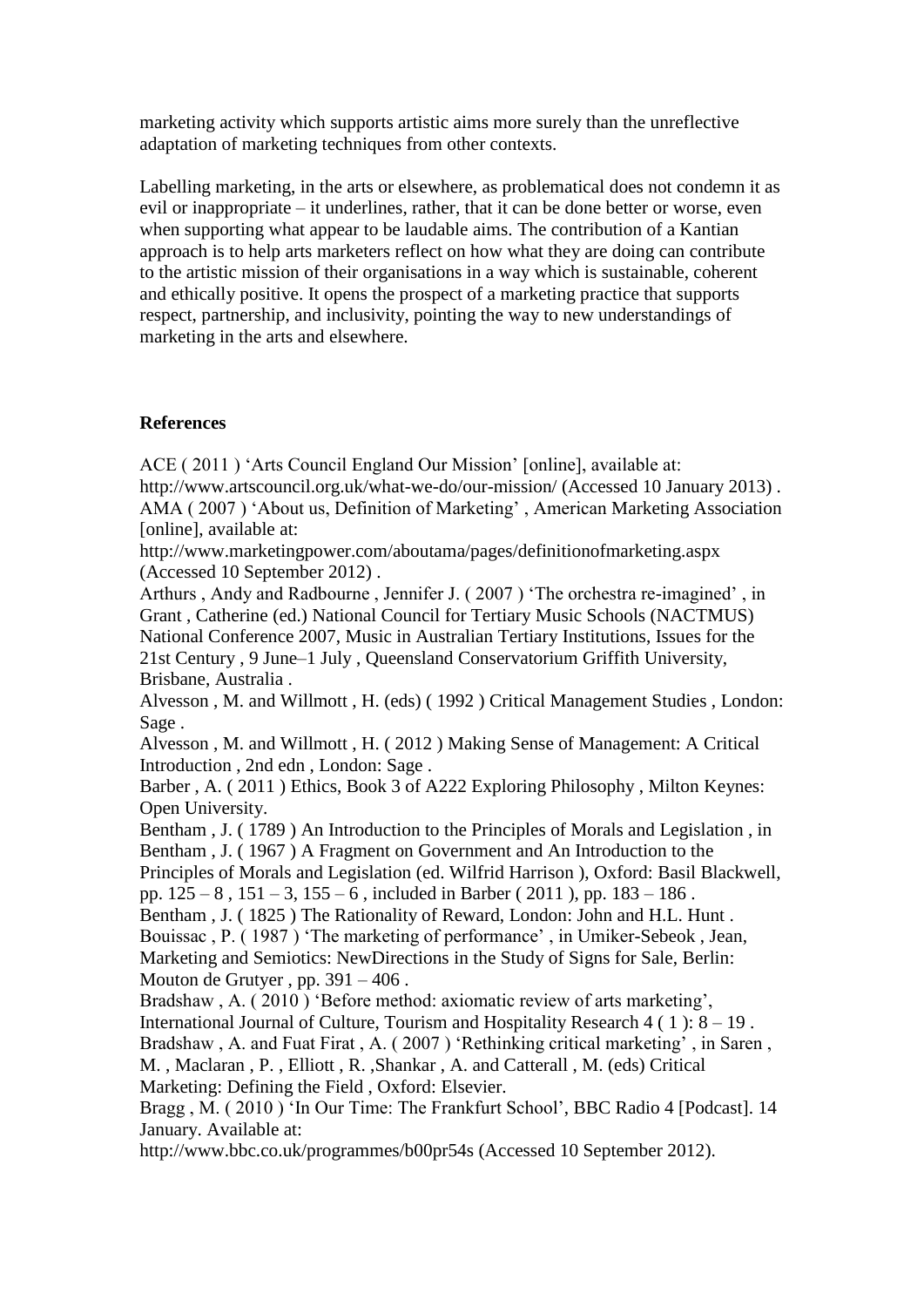Brennan, Linda and Savage, Theresa ( 2012 ) 'Cultural consumption and souvenirs: an ethical framework', Arts Marketing; An International Journal 2 ( 2 ): 144 – 160 . Butler, Patrick ( 2000 ) 'By popular demand: marketing the arts', Journal of Marketing Management 16 ( 4 ): 343 – 364 .

Carey, John ( 2005 ) What Good are the Arts? London: Faber.

Chonko, Lawrence B. and Hunt, Shelby D. ( 1985 ) 'Ethics and marketing management: an empirical examination', Journal of Business Research 13 : 339 – 359.

Conway, Tony and Whitelock, Jeryl (2007) 'Relationship marketing in the subsidised arts: the key to a strategic marketing focus?' , European Journal of Marketing 41  $(1/2): 199 - 222$ .

Crain, W.M. and Tollison, R.D. (2002) 'Consumer choice and the popular music industry: a test of the superstar theory', Empirica  $29:1-9$ .

Drucker, Peter (1954) The Practice of Management, New York: Harper.

Duffett , Matt ( 2012 ) 'Why promote sold-out concerts? A Durkheimian analysis', Arts Marketing An International Journal 2 ( 2 ): 21 – 34 .

Fink, L.D. (2003) Creating Significant Learning Experiences: An Integrated Approach to Designing College Courses, San Francisco, CA : Jossey Bass .

Fischer, M. (2007) 'The color of ethics', in Mordaunt, J. and Paton, R. (eds) Thoughtful Fundraising, London : Open University with Routledge and the Institute of Fundraising , pp.  $173 - 183$ .

Folger, R. and Cropanzano, R. (1998) Organisational Justice and Human Resource Management, Thousand Oaks, CA: Sage.

Fox, J. (2002) Eyes on Stalks, with an introduction by Adrian Mitchell, London: Methuen Drama.

Gamble, J., Gilmore, A., McCartan-Quinn, D. and Durkan, P. (2011) 'The marketing concept in the 21st century: a review of how marketing has been defined since the 1960s', Marketing Review 11 (3): 227 – 248.

Gibbs, P. and Murphy, P. (2009) 'Ethical marketing of higher education: what might be done to encourage its adoption?' Higher Education Management and Policy 21 (3):  $75 - 90.$ 

Gill, Rosalind and Pratt, Andy (2008) 'In the social factory? immaterial labour, precariousness and cultural work', Theory, Culture & Society 25 ( $7-8$ ):  $1-30$ . Grönroos, Christian (1994) 'From marketing mix to relationship marketing: towards a paradigm shift in marketing', Management Decision 32 (2): 4 – 20.

Hackley, Chris (2003) 'We are all customers now …': Rhetorical strategy and ideological control in marketing management texts', Journal of Management Studies  $40(5)$ : 1325 – 1353.

Hansen, F. (1981) 'Contemporary research in marketing in Denmark', Journal of Marketing 45 (3): 214 – 218.

Hastings, G. (2007) Social Marketing: Why Should the Devil Have All the Best Tunes? , Oxford: Butterworth Heinemann.

Hill, E., O'Sullivan, C. and O'Sullivan, T. (2003) Creative Arts Marketing, 2nd edn, Oxford: Butterworth Heinemann.

Hills, Matt (2002) Fan Cultures, London: Routledge.

Hirschman, E.C. (1983) 'Aesthetics, ideologies and the limits of the marketing concept', Journal of Marketing 47: 45 – 55 .

Kant, I. (2008 [1785]) 'Duty and reason as the ultimate principle: Immanuel Kant, Groundwork of the Metaphysic of Morals ' , in Cottingham , J. (ed.) Western Philosophy: An Anthology, 2nd edn, Oxford: Blackwell, pp. 506 – 512.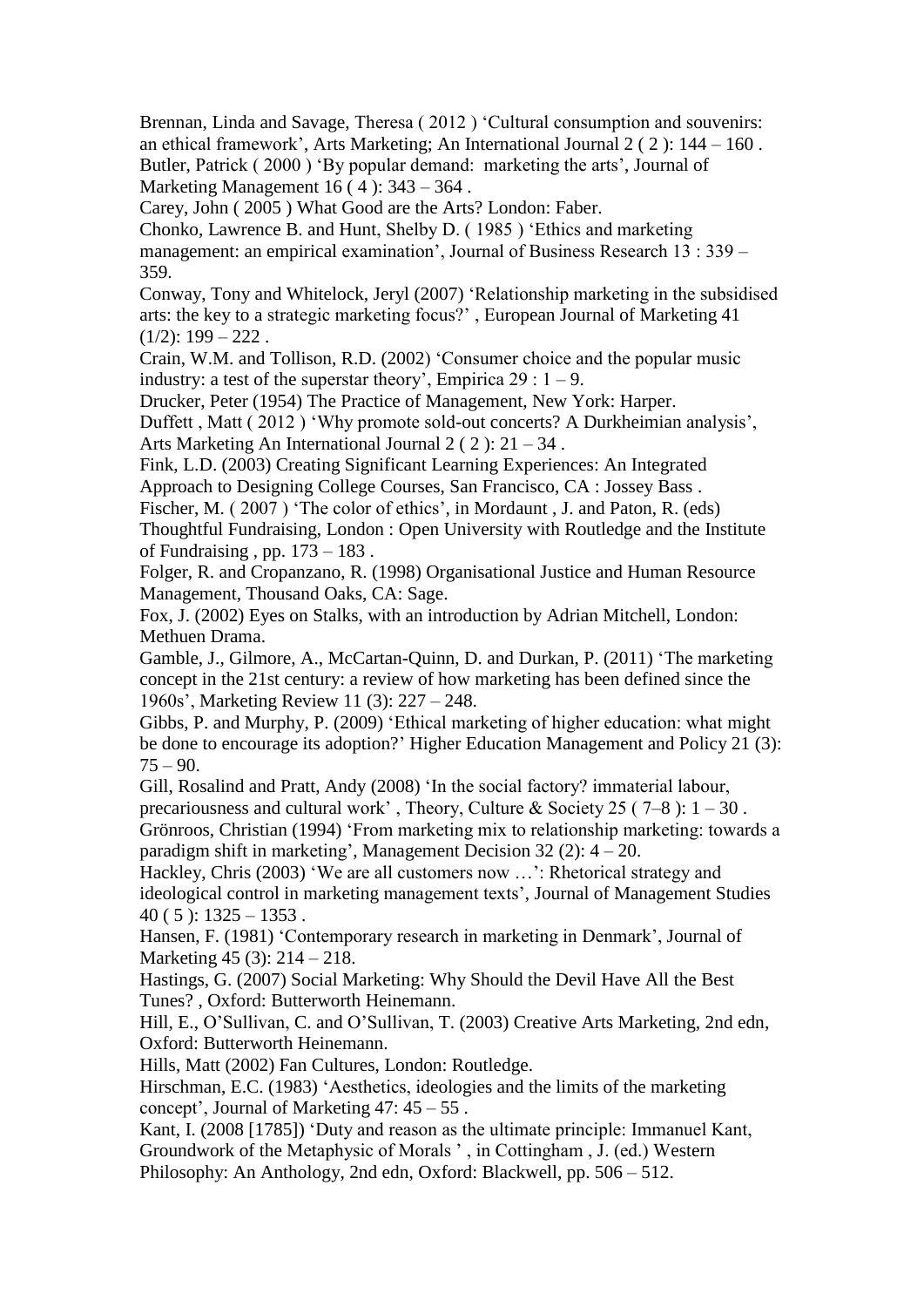Kerrigan, F. and Özbilgin, M.F. (2002) 'Art for the masses or art for the few? Ethical issues in film marketing in the UK', International Journal of Non-Profit and Voluntary Sector Marketing 7 ( 3 ): 195 – 207 .

Kerrigan, F. and Özbilgin, M.F. (2004) 'Film marketing in Europe: bridging the gap between policy and practice', International Journal of Nonprofit and Voluntary Sector Marketing 19 (3): 229 – 237.

Krueger, A.B. (2005) 'The economics of real superstars: the market for rock concerts in the material world', Journal of Labor Economics 23 (1):  $1 - 30$ .

Kubacki, K. and Croft, R. (2004) 'Mass marketing, music and morality', Journal of Marketing Management 20 (5/6): 577 – 590.

Larsen, G. and Lawson, R. (2012) 'Consumer rights: an assessment of justice', Journal of Business Ethics  $15$  (1):  $53 - 63$ .

Lazar, William and Kelley, Eugene J. (1973) Social Marketing: Perspectives and Viewpoints, Homewood, IL : Richard D. Irwin .

Lee, H.-K. (2005) 'When arts met marketing: arts marketing theory embedded in Romanticism', International Journal of Cultural Policy 11 (3): 289 – 305.

Lippke R.L. (1989) 'Advertising and the social conditions of autonomy', Business and Professional Ethics Journal 8: 35 – 58 .

MLA (2008) 'Generic learning outcomes, inspiring learning, an improvement framework for Museums, Libraries and Archives' [online]

http://www.inspiringlearningforall.gov.uk/toolstemplates/genericlearning/ (Accessed 20 September 2012).

Mill, J.S. ( 1998 [1861] ) Utilitarianism (ed. R. Crisp ), Oxford : Oxford University Press , chapter 2 , abridged in Cottingham, J. (ed.) ( 2008 ) Western Philosophy: An Anthology , 2nd edn, Oxford: Blackwell.

Nantel, Jaques and Weeks, William A. (1996) 'Marketing ethics: is there more to it than the Utilitarian approach?' European Journal of Marketing 30 (6):  $9 - 19$ . NEA (2012) 'How art works: the National Endowment for the Arts' five-year research agenda, with a system map and measurement model' [online], available at: http://www.nea.gov/research/How-Art-Works/How-Art-Works.pdf (Accessed 10 January 2013).

O'Reilly, D. (2005) 'Cultural brands/branding cultures', Journal of Marketing Management 21 (5): 573 – 588.

O'Reilly, D. (2006) 'Commentary: branding ideology', Marketing Theory 6 (2): 263 – 271.

Packard, V. (1957) The Hidden Persuaders, New York: D. McKay.

Prahalad, C. K. and Ramaswamy, V. ( 2004 ) 'Co-creation experiences: the next practice in value creation' Journal of Interactive Marketing  $18$  (3):  $5 - 14$ .

Quigg, Anne-Marie ( 2011 ) Bullying in the Arts: Vocation, Exploitation and Abuse of Power , London: Gower .

Rentschler, Ruth, Radbourne, Jennifer, Carr , Rodney, and Rickard, John (2002) 'Relationship marketing, audience retention and performing arts organisation viability', International Journal of Nonprofit and Voluntary Sector Marketing 7 (2):  $118 - 130.$ 

RSC (2012) 'Royal Shakespeare Company, Ticket sales: terms and conditions' [online], available at:

http://www.rsc.org.uk/buy-tickets/stratford-terms.aspx

Sandel, M.J. (2010) Justice: What's the Right Thing to Do?, London: Penguin.